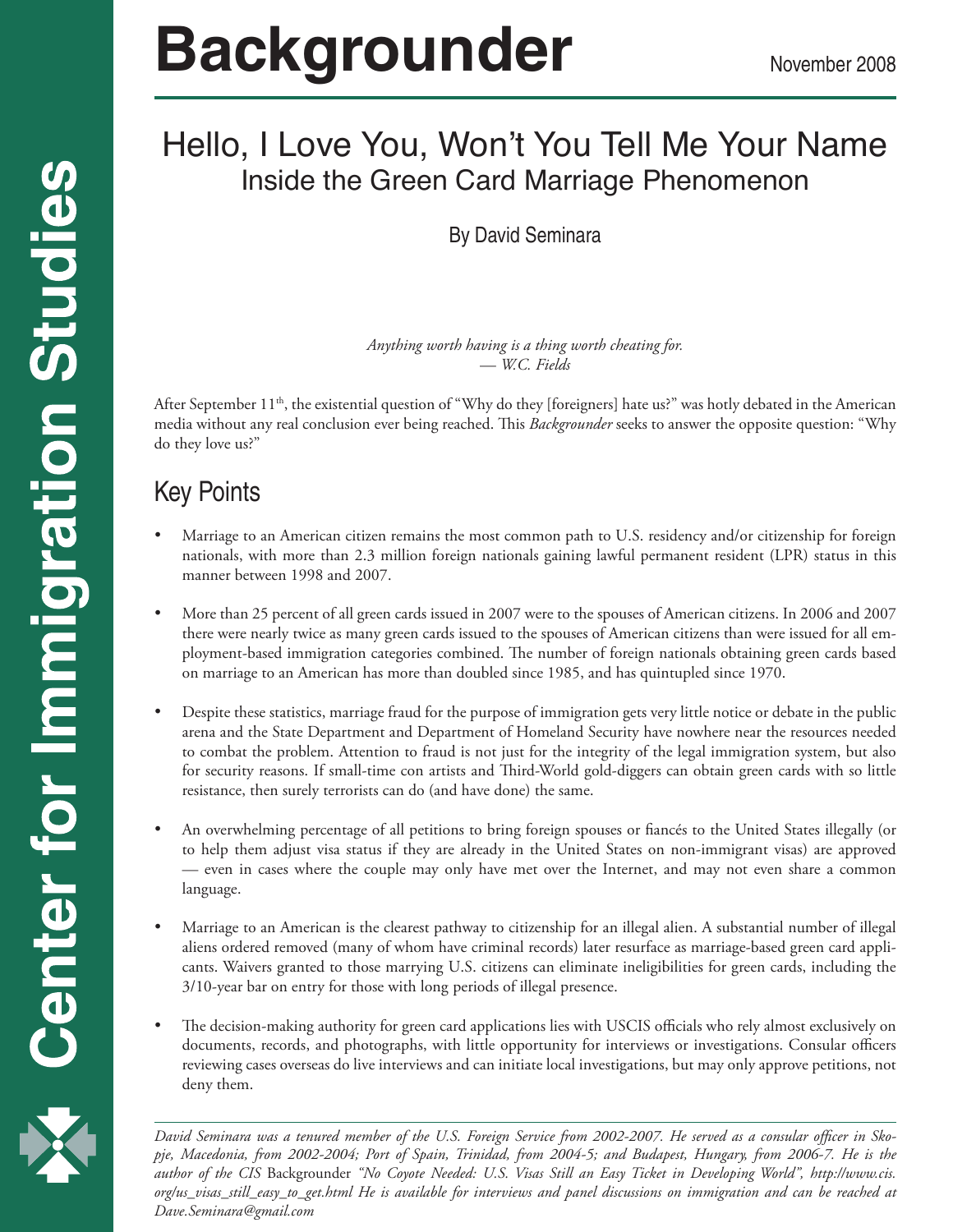# **Introduction**

Are Americans the most beautiful, charming, and seductive people on the planet or are we in demand as marriage partners by those in the developing world in part because marrying a U.S. citizen is the quickest and easiest path toward becoming an American lawful permanent resident (LPR, also called having a "green card")? Over the last decade, marriage to American citizens, which entitles foreign spouses to "immediate" preference status for an immigrant visa, has been by far the most common path to American residency. Since 1998, more than 2.3 million foreign nationals have obtained green cards through marriage to American citizens. (See Tables 1 and 2.) Nearly a million more have obtained green cards through marriage to LPRs. The foreign spouse of a green card holder is subject to a wait of at least three years, however, making American citizens much more attractive targets.<sup>1</sup> Just over a quarter of all green cards issued in 2007 were to spouses of American citizens. In 2006 and 2007 nearly twice as many green cards were issued to spouses of American citizens than for all employment-based immigration categories combined.<sup>2</sup> (See Figure 1.)

Yet while there is endless debate about the quantity and type of workers we import, there is very little focus or discussion on the foreign spouses Americans bring to the country — either through genuine relationships or fraudulent ones. Any serious examination of legal immigration to the United States must include a close look at the most common path to American citizenship: marriage to an American citizen or LPR.

Marriage fraud for the purpose of immigration is not a new idea. More than 20 years ago the United States Senate held hearings on the topic and concluded that it was a significant and growing problem, but only a few of the recommendations proposed ever went anywhere. Meanwhile, the number of foreign nationals obtaining green cards through marriage to Americans has more than doubled since 1985 and has quintupled since 1970.<sup>3</sup> Yet there have been few truly in-depth examinations of this topic, partly because the issue is difficult to discuss without offending legitimate international spouses.

Most relationships between Americans and foreign nationals *are* legitimate, but because of the prevalence of sham marriages, legitimate international couples can face longer wait times due to the huge number of bogus marriage petitions that bog down an already slow and cumbersome visa bureaucracy. Scam marriages also can cast a shadow of illegitimacy over real marriages, and many legitimate couples may be forced to endure invasive and sometimes harsh interviews with United States Citizenship and Immigration Service (USCIS) and State Department personnel who are trying in good faith to screen out fake couples.

I have dozens of American friends, and even two family members, who have married foreign nationals, so I know first-hand that not all foreigners who marry Americans are simply seeking a one-way ticket to the United States. Nonetheless, my experience as a consular officer and the experience of other officers interviewed for this *Backgrounder*; the numerous arrests of those involved in marriage fraud schemes; and the hundreds, if not thousands, of websites that exist solely for the purpose of arranging scam marriages all indicate that marriage fraud is a serious problem that needs to be addressed if we are to implement any kind of meaningful immigration reform in the United States.

# *One Way or Another* How Spouses Enter the U.S.

Before we delve into marriage fraud, we need to understand how American citizens and LPRs go about bringing their spouses or fiancés to the United States.

### Common Types of Marriage Fraud

- Mail order bride arrangements.
- Phony "arranged" marriages in cultures where arranged marriage is still common.
- Cash-for-vows weddings, where Americans are paid to wed.
- Friends-and-family plans, where someone pitches in to help get someone else's spouse to the United States.
- "I do, I don't, I do" marriages, where foreign nationals divorce their spouses in their home countries, marry Americans, and get green cards two years later; then divorce the Americans, remarry their original spouses, and petition to bring them to the United States.
- Pop-up marriages for visa lottery winners. Green card winners can bring their spouses to the United States, so many suddenly find a financial incentive to marry shortly after wining the lottery.
- Exploitative relationships where Americans petition for persons they intend to traffic or exploit in some way.
- Heartbreakers, where foreigners dupe Americans into believing their intentions are true, when they actually just want a green card.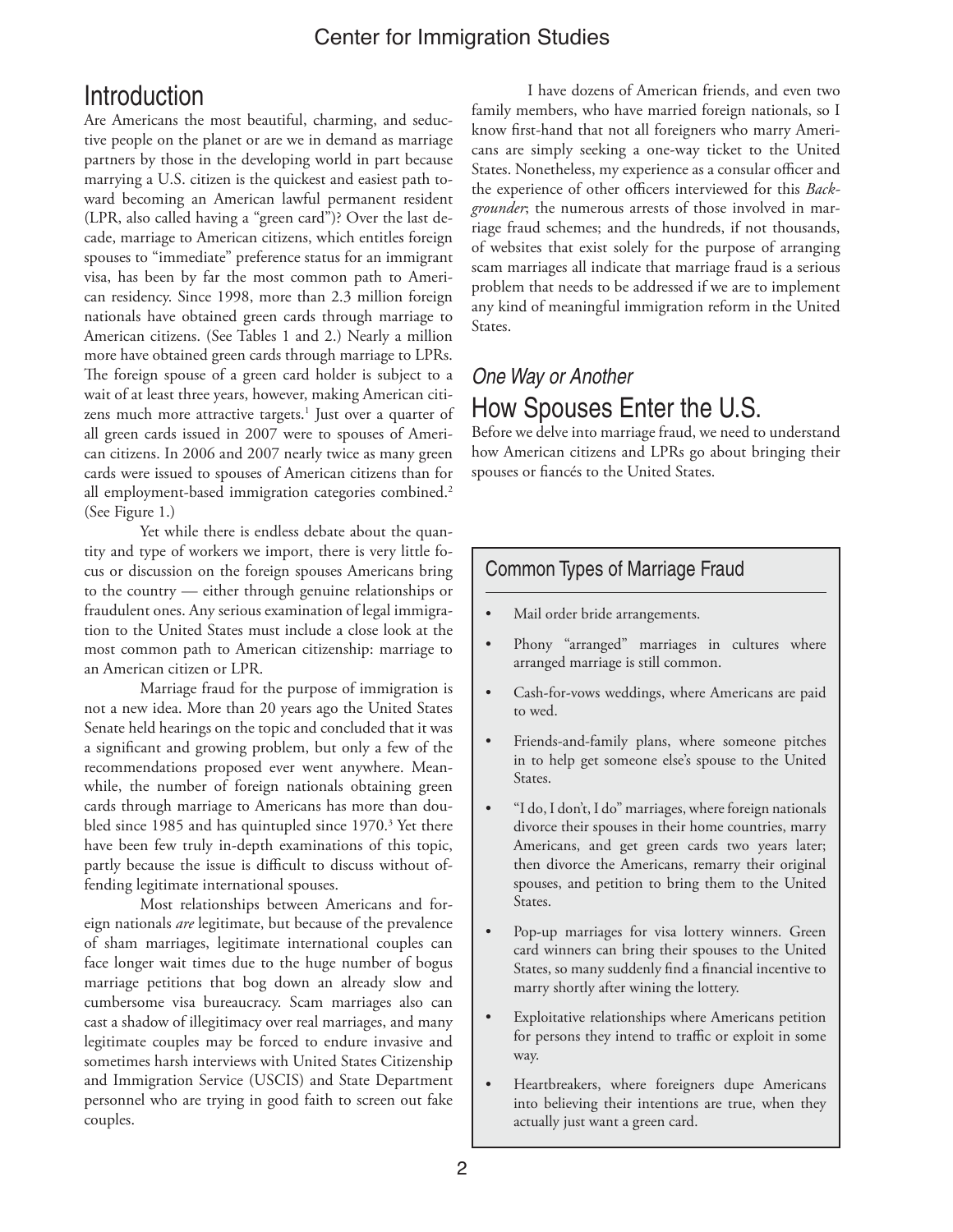**Step One:** The American citizen or LPR files an I-130 petition form with USCIS if they live in the United States or, if they live abroad, at an American embassy or consulate. Prior to 2007, most overseas posts allowed American citizens to file petitions in any country, regardless of where their permanent residences were, and huge numbers of Americans chose to file overseas in the belief (usually correct) that the process would be quicker than waiting for USCIS to approve the petition stateside. Approval of the petition signifies that a consular officer or USCIS adjudicator has verified that a valid, qualifying relationship exists between an American petitioner and foreign applicant. The process is similar for Americans who petition for a fiancé, rather than a foreign-born spouse, but they must file the petition with USCIS regardless of where they reside and must wed within six month of the fiancé's arrival in the United States. If they do not, the foreign national must return home, though many find ways to stay, either legally or illegally.

USCIS adjudicators essentially are flying blind in approving marriage and fiancé-based petitions because they only have documents to work with: typically the petition itself, marriage and birth certificates, passports, and supporting documents and photos meant to prove the validity of the relationship. While some couples are so grossly mismatched that officers don't need see the couple in person, fraudulent cases are generally far easier to detect in person than they are on paper. Couples can claim on paper that they share a language, for example, but when they are in-

### Table 1. Foreign Nationals Gaining Permanent Resident Status Based on Marriage to an American Citizen

|      | <b>New</b><br><b>Arrivals</b> | Adjustment<br>of Status | Total   |
|------|-------------------------------|-------------------------|---------|
| 1998 | 44,550                        | 106,039                 | 150,589 |
| 1999 | 47,635                        | 79,735                  | 127,370 |
| 2000 | 53,168                        | 143,237                 | 196,405 |
| 2001 | 58,503                        | 209,791                 | 268,294 |
| 2002 | 54,852                        | 238,367                 | 293,219 |
| 2003 | 46,137                        | 137,659                 | 183,796 |
| 2004 | 42,835                        | 209,358                 | 252,193 |
| 2005 | 50,386                        | 208,758                 | 259,144 |
| 2006 | 64,167                        | 275,676                 | 339,843 |
| 2007 | 62,515                        | 211,843                 | 274,358 |

**Source:** Department of Homeland Security, Persons Obtaining Legal Permanent Resident Status by Class of Admission, Fiscal Years 1998-2007, http://www. dhs.gov/xlibrary/assets/statistics/yearbook/2007/ table06d.xls

terviewed at the embassy, it will be obvious if they do not. This is a common characteristic of fraudulent marriages. For Americans paid to enter into fraudulent marriages, filing documents through the mail rather than having to appear at a consulate or embassy is more convenient and less stressful, particularly if they know that potential penalties for marriage fraud include large fines and jail time.

Step Two: If a petition is approved (petitions that aren't "clearly approvable" will be covered later in this *Backgrounder*) and background checks have been completed, applicants are invited to the embassy for a visa interview. Only the local person — not the American — is required to appear at the embassy and interviews are typically conducted in the local language unless the applicant speaks English. The interviews give consular officers the opportunity to verify that American petitioners have the financial means to support their spouses so that they won't become public charges in the United States. Applicants are subject to an FBI criminal background check and must provide a local police certificate verifying that they have no criminal background. FBI checks rarely reveal crimes committed overseas, however, and local police certificates are more or less a formality in many developing countries due to corruption or a lack of accurate record-keeping. Also, if an applicant has a criminal history, but hasn't been *convicted* of a crime of moral turpitude, he or she is still eligible to immi-

### Table 2. Foreign Nationals Gaining Permanent Resident Status Based on Marriage to a Lawful Permanent Resident

|      | <b>New</b>      | <b>Adjustment</b> |              |
|------|-----------------|-------------------|--------------|
|      | <b>Arrivals</b> | of Status         | <b>Total</b> |
| 1998 | 62,444          | 26,003            | 88,447       |
| 1999 | 87,059          | 20,886            | 107,945      |
| 2000 | 80,293          | 44,247            | 124,540      |
| 2001 | 57,918          | 54,097            | 112,015      |
| 2002 | 39,897          | 44,888            | 84,785       |
| 2003 | 35,229          | 17,966            | 53,195       |
| 2004 | 47,940          | 45,669            | 93,609       |
| 2005 | 44,777          | 55,362            | 100,139      |
| 2006 | 49,544          | 65,507            | 112,051      |
| 2007 | 49,105          | 37,046            | 86,151       |

**Note:** Figures also include the unmarried children of LPR's and their spouses as per DHS calculations.

**Source:** Department of Homeland Security, Persons Obtaining Legal Permanent Resident Status by Class of Admission, Fiscal Years 1998-2007, http://www. dhs.gov/xlibrary/assets/statistics/yearbook/2007/ table06d.xls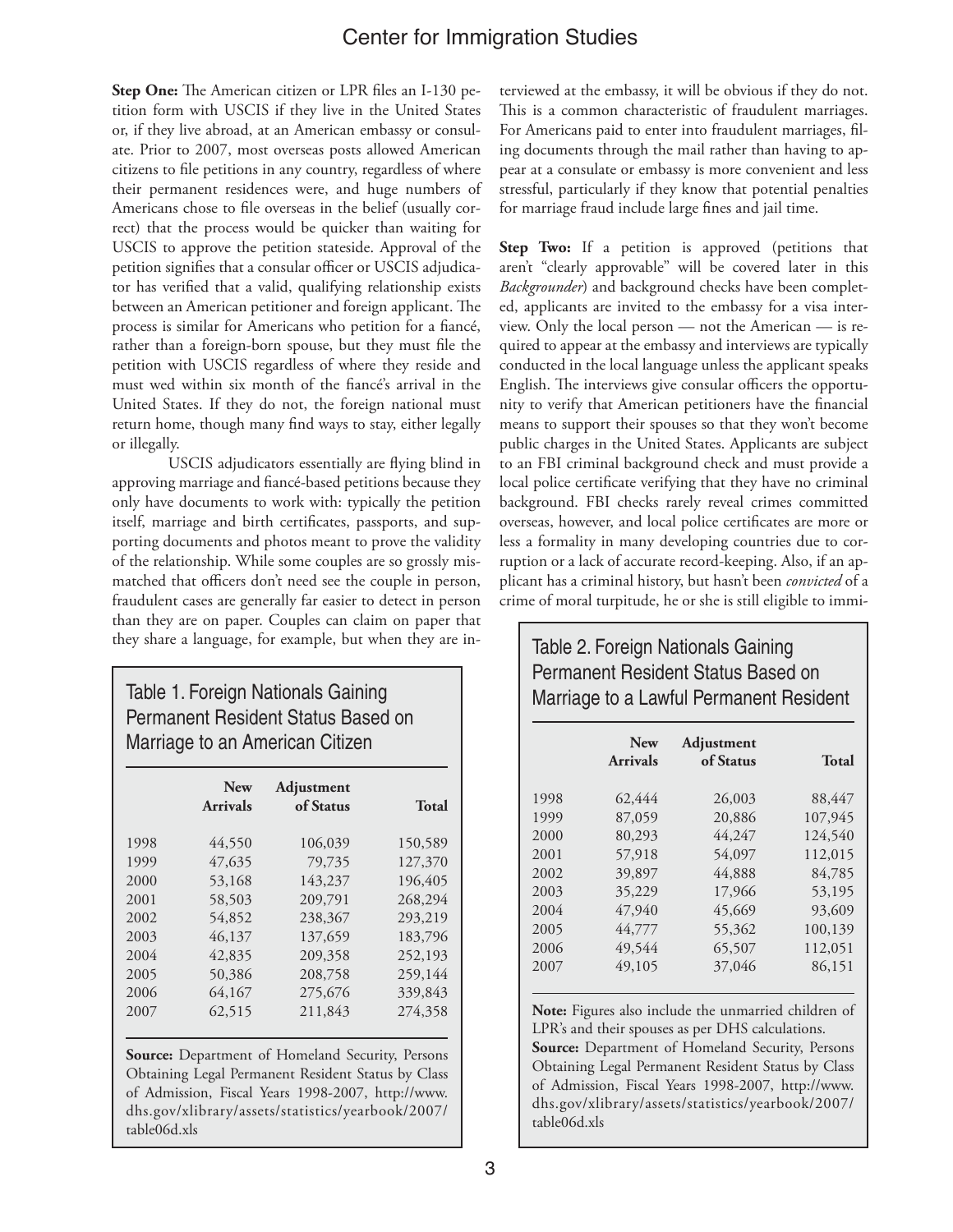grate to the United States. This means that consular officers can't screen out obvious gang members, petty criminals, or thugs with numerous arrests, but no convictions.

Applicants also must undergo a medical examination by an embassy-approved local physician. This also is mostly a formality in most parts of the world, as only the most severe communicable diseases can derail one's chances of immigrating to the United States and doctors can falsify exam results, either because they want to help the immigrant or because they've been bribed to do so.

Americans must furnish a notarized affidavit of support (form I-864) in order to bring a spouse to the United States. The I-864 is supposed to be a legally binding contract obliging Americans to provide for their spouses while in the United States and requires petitioners to reimburse the relevant state or local authority if an immigrant becomes a public charge. But there is no effective enforcement once immigrants arrive in the United States. American sponsors need to provide their most recent tax returns showing income above the federal poverty guidelines (see Table 3) in order to sponsor an immigrant, but the law also allows for "co-sponsors."

At least half of the Americans seeking to marry I encountered (frequently recent immigrants themselves) provided tax returns showing income below the poverty guidelines. Sometimes they really were poor, and finessed the requirements with the help of a co-sponsor. The law allows anyone to be a co-sponsor. They can be found easily, as it's commonly known in immigrant enclaves that the affidavit is not enforced. Other applicants who were poor on paper claimed that they made far more money than their tax return indicated, sometimes brandishing lavish bank accounts to document their U.S. tax evasion. And tax returns provided aren't verified with the IRS, so sponsors can easily provide bogus 1040 forms.

While some immigrants move to rural areas, most reside in large metropolitan areas with a high cost of living. Yet the poverty threshold for a single American sponsoring a spouse to immigrate to the United States is only \$17,500.4 A sponsor who already

has six children to support need only show taxable income of \$44,500 to sponsor a spouse.

Given that many Americans are motivated to participate in fraudulent marriages by a desire to improve their own weak economic situations, it's safe to say that higher income standards (without co-sponsors) would create a serious hurdle for many would-be scam artists.

*Ticket to Ride* — **Step Three:** If applicants' have their documents in order at the visa interview, they often can obtain immigrant visas the same day. Typically, couples must remain legally married for two years before the conditional status on the immigrant spouse's green card is removed. Unlike in the film *Green Card,* immigration inspectors do not make unannounced visits to the homes of newlyweds. Couples generally need only appear for one interview when conditional status is removed, at which time they are supposed to produce documentary evidence that they still live together (joint tax returns, bank accounts, etc.).

Once immigrants' conditional status has been removed (typically after two years), they are free to divorce with no repercussions. Three years after removing the con-



**Source:** Department of Homeland Security, Persons Obtaining Legal Permanent Resident Status by Class of Admission, Fiscal Years 1998-2007, http://www.dhs. gov/xlibrary/assets/statistics/yearbook/2007/table06d.xls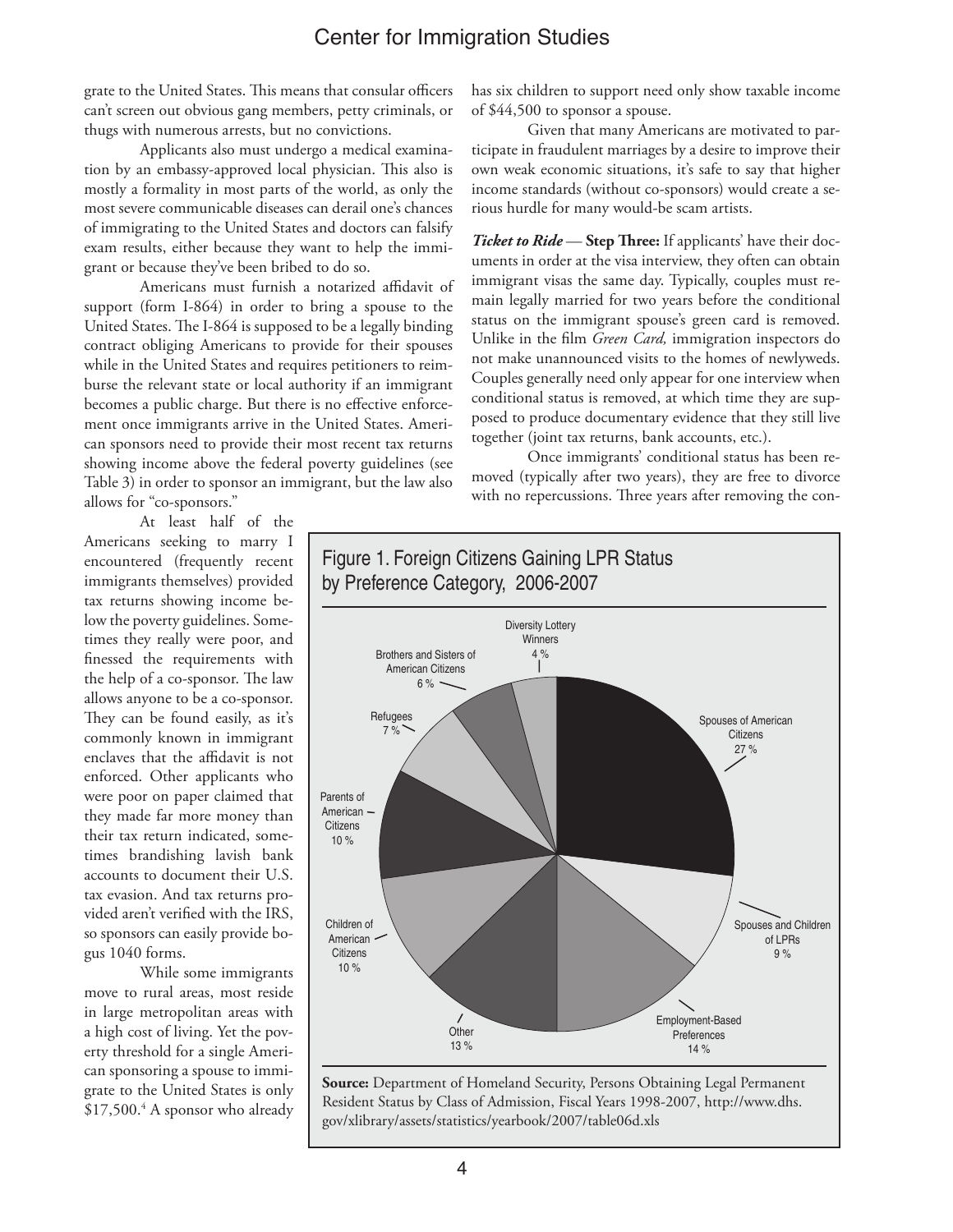ditional status on their green cards, immigrants are eligible for American citizenship and at that time can petition to bring relatives to the United States — spouses, parents, and single, minor children can join them with no waiting period. Siblings can join them in the United States within 12-14 years, with the exception of Filipinos who often have to wait upwards of 20 years.

# Adjustment of Status

For every immigrant spouse who obtains an immigrant visa (and ultimately a green card) at a U.S. consulate or embassy, at least three obtain permanent resident status while in the United States without having to return to their home countries. This is becoming increasingly common — in 2006 and 2007, a total of nearly half a million foreign nationals gained adjustment of status green cards through marriage to U.S. citizens, while in 1998 and 1999, the figure was less than 200,000.<sup>5</sup>

This illogical provision was enacted mainly for the convenience of applicants who have long abandoned their initial claim to be on a temporary visit. It's easy to under-

# Table 3. 2008 Federal Poverty Guidelines for Sponsoring Immigrants

| Family<br><b>Size</b> | Household<br><b>Income Needed</b> |  |  |
|-----------------------|-----------------------------------|--|--|
| $\mathcal{D}_{\cdot}$ | \$17,500                          |  |  |
| 3                     | \$22,000                          |  |  |
| 4                     | \$26,500                          |  |  |
| $\overline{5}$        | \$31,000                          |  |  |
| 6                     | \$35,500                          |  |  |
| 7                     | \$40,000                          |  |  |
| 8                     | \$44,500                          |  |  |

**Note:** Members of the military can qualify with 25 percent less income; residents of Alaska and Hawaii must make slightly more. An American citizen with no children sponsoring a spouse would qualify as a family size of two.

**Source:** 2008 Federal Poverty Guidelines for Immigrant Affidavit of Support, State Department, http://travel. state.gov/visa/immigrants/ info/info\_1327.html

stand how foreign students and workers in the United States might meet Americans and get married without wanting to return to their home countries to apply for immigrant visas. But it is unclear why USCIS allows foreign "tourists" who allegedly fall in love while on vacation in the United States to remain indefinitely via adjustment of status. But surely those who were honest about their original intentions would need to return home to settle affairs and collect belongings, as well as apply for the visa. In practice, adjustment of status is most convenient for tourists intent on fraudulent marriage. Most of them fear that if they return home, they'll be denied an immigrant visa due to their misrepresentation.

I interviewed hundreds of visa applicants who wanted to visit friends or relatives who had arrived in the United States on tourist visas and adjusted status via marriages, some real and some fake. One month, while I was a consular officer in Budapest, Hungary, I kept track of visitors' visa applications where applicants were applying to visit people who had adjusted status via marriage to Americans without having to return home from their "vacations." During that month, I estimated that 5 percent of the total applicant pool were visiting people who had taken advantage of our liberal adjustment of status procedures. And, while there was no way to tell during those interviews what percentage of the marriages involved were fraudulent, I would always ask, "and is your friend/relative still married to the American they obtained the green card through?" Most often the answer was "no."

Adjustment of status cases can be particularly galling to the consular officers who issued the visitors' visas — particularly in cases where applicants claimed they were traveling to the United States for a very short period of time and for a specific purpose. In one instance, a man claimed on his visitor's visa application that he was traveling to Ohio to participate in a four-day wrestling tournament. The consular officer who issued the visa must have been unsure of the applicant's intentions because he or she only issued him a single-entry, three-month validity visa. Meanwhile, the applicant lived in New Jersey for nearly 18 months thanks to tourist visa extensions and conveniently got married to an American citizen a week before his authorized stay was up, immediately filing for adjustment of status. It was all perfectly legal and his application was approved despite the clear fact that he misrepresented his purpose and length of travel during his interview with the consular officer.

The very notion of allowing foreign tourists to remain indefinitely in the United States without first returning home makes no sense. If a visitor arrived on a tourist visa and intended to return home as scheduled, he only would have some of his belongings with him. So wouldn't he *need* to return home to settle his affairs and collect his belongings? Adjustment of status is popular among tourists intending fraudulent marriage because most of them fear that, even if they are married to an American, they'll be denied an immigrant visa if they return home because they misrepresented their real purpose of travel during their initial visitors' visa interviews.

# *Can Buy Me Love* Mail-Order Brides

Although the idea of importing foreign "catalog" spouses dates back to the 18<sup>th</sup> century, the concept of "mail-order brides" didn't really take off until after the end of the Cold War and then exploded in popularity after the advent of the Internet, which has done more to facilitate cross-cul-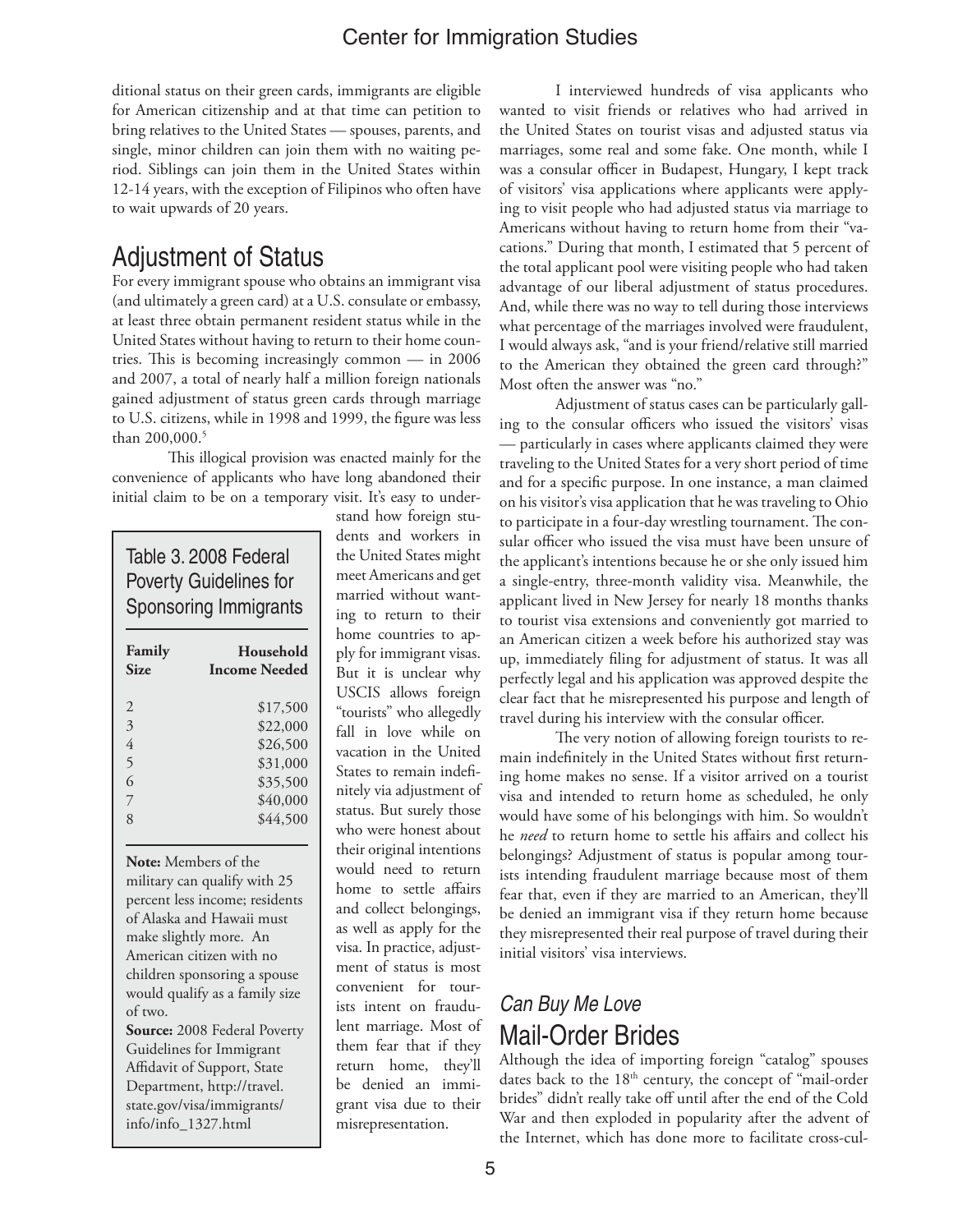tural relationships than any other event in human history. Cherry Blossoms (http://www.blossoms.com/), an international "picture personals business" whose home page features a photo of a dour, middle-aged Caucasian man in an outdated tuxedo embracing a cute, young Southeast Asian woman in a wedding dress, claims to be the first catalog bride operation and takes credit for more than 100,000 married or engaged couples since 1974. The site features a "testimonials" page featuring smiling, mostly older men either thanking Cherry Blossoms or offering their desire to meet "sincere, attractive" women. Cherry Blossoms also offers, for \$600, visa support and help with a new spouse's adjustment of status if she is already in the United States, making it not only a matchmaking service, but also an immigration business.

Today, there are hundreds, possibly thousands, of international matchmaking businesses operating around the world — most for the express purpose of matching lonely men from the United States and other wealthy countries with women from developing countries who want to live in the United States, Canada, or Western Europe. The words "mail-order bride" generate more than two million hits in a Google search, with scores of companies offering brides from Russia, Poland, Thailand, the Philippines, China, and a host of other developing countries.

A random sampling of the various websites provides insight into the motivations of both the American grooms and the younger women they pursue. For example, the site Goodwife.com features illustrations of 1950s style pinups in provocative poses, while lamenting the perceived trend toward Western women becoming radical "feminazis" who are unhappy performing stereotypical roles as housekeepers and mothers. Goodwife.com claims that there may be some "good women" left in the West, but that they are hard to find and that such women are plentiful in other countries. The site features a choice of brides from Latin America, Asia, and Russia, with profiles from young women like "Ellen," a flaxen-haired, 23-year-old Russian from Krasnodar. In addition to a provocative photo, "Ellen" reveals in her profile that her religion is "New Age," her profession is "journalism," her occupation is "idolmagazine," and that she enjoys animals and philosophy. Goodwife.com induces men to women like "Ellen" on "individual romance tours" that start at \$500 and include "an electronic translator." Scores of other websites offer similar inducements. Myforeignbride.com, for example, promises to "assist foreign ladies from around the world find suitable men for marriage," while offering men a choice of "Russian and Euro," "Latin," "Asian," or "Ebony."

Although consular officers clearly are highly suspicious of American men who take part in mail-order marriages, the rule of thumb is that "if the American believes the relationship is real, then it is." So consular officers only are responsible for trying to divine the motives of the American, not to explain the poverty and desperation that drive women to participate in mail-order marriages.

While some consular officers don't think what happens to mail-order couples after they arrive in the United States is any of their business, one officer told me that he would "sometimes take the more gullible American guys aside and more or less tell them that their new fiancés or spouses were just desperate to live in the States and would leave them once they got their green cards." The officer said that one such American contacted him years later to tell him that he had been right, but by then it was "too late, she had already gotten her green card."

The bottom line is that, while officers are uncomfortable issuing visas when it's clear that the foreign brides are more interested in a ticket to the States than in love, most of the American men involved actually do want to live as man and wife. And while consular officers have no authority to tell Americans whom they can marry, USCIS does have the authority to deny visas if foreign nationals do not meet the legal requirements and there is a strong case for denying waivers of ineligibility in these cases.

This should include mail-order brides with histories of visa fraud. It's one thing to have a mail-order bride who appears intent on marrying for a visa, but quite another to be dealing with someone who has a history of fraudulent attempts to immigrate to the United States or who previously has been deported. Most of these kinds of fraud make one ineligible for a visa, but the spouses of American citizens can often qualify for a waiver of ineligibility.

# *(It's A) Family Affair* Arranged Marriage

Consular officers' difficulty evaluating the relationships of married or engaged couples is even more complex in societies where arranged marriages are common. Arranged marriages — where parents choose partners for their children — is still common in many developing countries, particularly in the Middle East, South Asia, and the Pacific Rim. An officer with experience at a busy post in South Asia, for example, told me that between 75 and 90 percent of the married couples applying for immigrant visas at his post were arranged marriages. As a consular officer in Skopje, I interviewed hundreds of ethnic Albanian newlyweds from Macedonia and Kosovo who had been fixed up by their parents and barely knew each other. Many of the American citizen petitioners were recent immigrants themselves and their parents wanted them to retain their Albanian culture by finding a spouse from the old country.

In Albanian-American enclaves in the United States such as Staten Island, one of the first things recent, single immigrants do when they receive green cards is begin to search for a spouse or have their parents find them one in their home country. In Skopje, I would frequently encoun-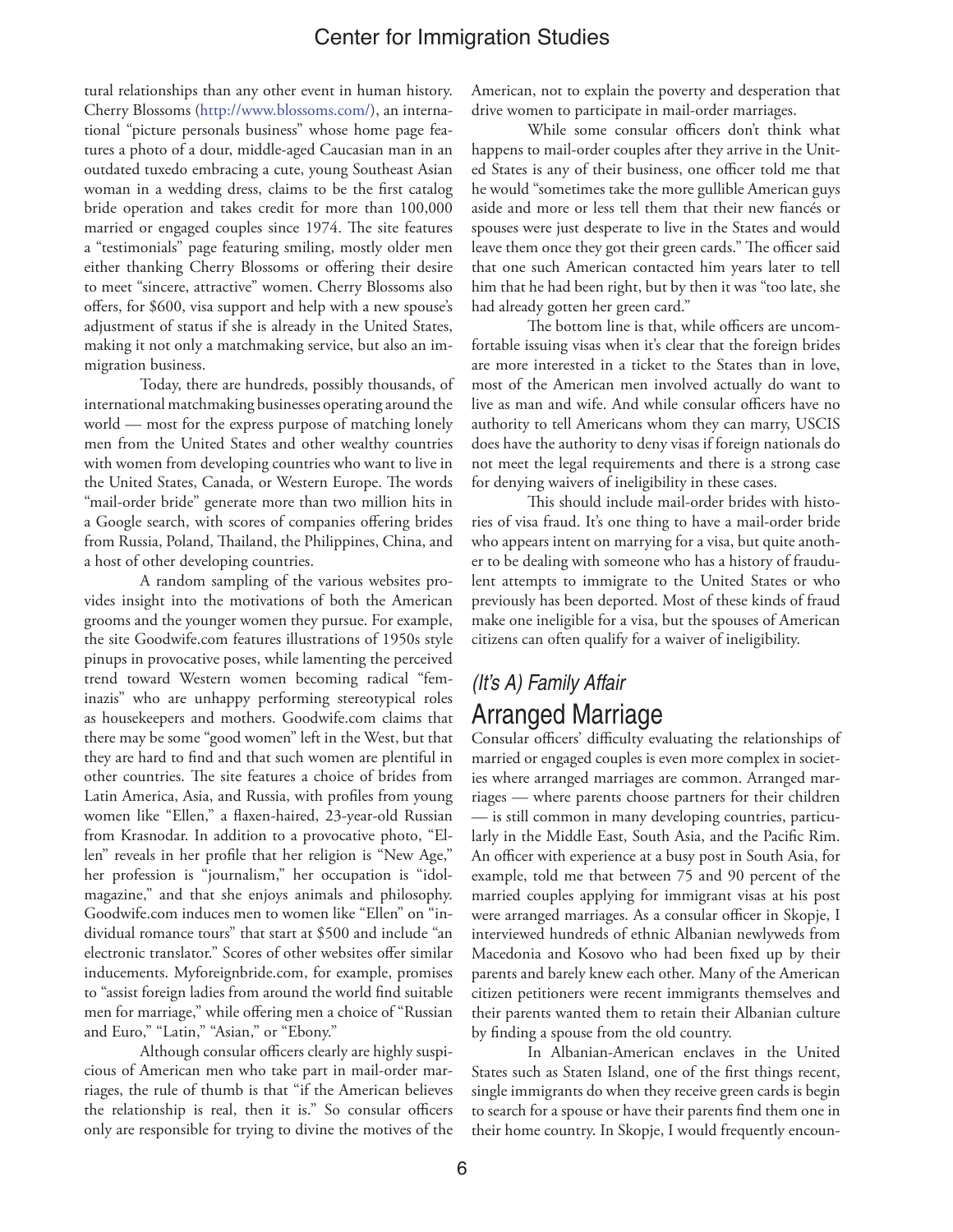ter recent immigrants who had been granted asylum and received green cards in the United States and then immediately returned home to Kosovo or Macedonia to search for spouses. (So much for having a credible fear of return to their home countries.) Many arranged marriages that take place in Kosovo and other parts of the world are perfectly legitimate in that the couple does intend to live together as man and wife in the United States. There are also plenty of fraudulent couples, however, who use the "arranged marriage" excuse as a ruse to explain the fact that they know little or nothing about each other and may not even have spent any time together in the same country. Typically, the parents of legitimate arranged couples know each other quite well, however, so some consular officers try to contact them to confirm that a relationship is bona fide, but this is time consuming and not always possible.

# *What's Love Got to Do With It?* Cash and Marry

Perhaps the most easily detectable type of marriage fraud is when a fee — typically between  $$5,000$  and  $$10,000$  — is paid to the American to marry a foreign national who wishes to live in the United States or already does, but needs to regulate his or her legal status. An officer with experience in an Andean country in South America told me that the going rate for a bogus marriage there is \$5,000, while officers with experience in the Pacific Rim report that many intending immigrants will pay up to \$20,000 to marry an American. There are undoubtedly some "fixers" able to find plausible American spouses for foreigners willing to pay cash, but it often is difficult for the fixers to make believable matches between foreigners willing to pay and Americans desperate enough for cash that they'll sell their hand in marriage.

The main reasons for this are language and culture. Most Americans — particularly those on the lower end of the socioeconomic spectrum — only speak English and most determined immigrants do not. In Latin America, the language issue is less of a problem because there are millions of Spanish speakers in the United States to choose from, but in other parts of the world the language issue is a major obstacle for would-be sham marriage couples. Most overseas consular officers are immediately suspicious of married couples who cannot communicate with each other — even though there is no legal requirement for couples to share any common language — and many consular officers, especially in the busiest posts, will approve marriage petitions for couples that share no common language. For petitions filed in the United States, American petitioners can claim to speak their spouses' language and at the world's busiest posts in Mexico, China, and elsewhere, officers do not have time to track down petitioners to verify the claims.

The other primary obstacle is that most Americans desperate enough to engage in this illegal behavior have no significant overseas travel history or knowledge of other cultures. In Budapest, for example, I once interviewed a 36-year-old Nigerian woman who was the beneficiary of a fiancé petition filed for her by a 22-year-old American who worked in a bakery in the Bronx. Since the petition was filed in the United States (as is required for fiancé cases), the American wasn't present and all I had to go by was his fiancé along with the petition, which contained photocopies of the American's plane tickets and hotel reservations, along with a few clearly staged photos of the couple together in Budapest.

USCIS had approved the petition despite the fact that the petitioner had only been in Hungary for 72 hours, had no previous U.S. passport (and had thus never been out of the country before), and that the Nigerian had never been to the United States. The Nigerian claimed that they met in a chance encounter on the street and freely acknowledged that she had entered Hungary illegally and claimed asylum, supposedly based on a fear of circumcision in Nigeria (despite the fact that she was easily 20 years past the normal circumcision age). We later confirmed with the Hungarian authorities that her asylum claim had been rejected shortly before she claimed to have met her American fiancé. Curious to know how the American petitioner would explain making his first overseas trip to Hungary for just a weekend, I called the number listed on the petition. Our conversation went something like this:

"I went to Budapest because I heard it was a chill place," he said, in response to my question.

"Where did you hear that?" I asked.

"Umm," he said stalling for time, "from my landlord."

"Is he Hungarian?"

"No, he's Nigerian," he said, inadvertently revealing the probable connection between himself and the supposed fiancé.

"I can see in the computer that this was your first passport," I said. "Have you ever taken any vacations before?"

"I've been down to the Jersey Shore, Orlando."

"So one day you just decided to jet off to Hungary for a long weekend by yourself? How soon did you fall in love with your fiancé after arriving?"

"Pretty much the first day," he said.

"So what was the rush to get back to the Bronx, if you had just fallen in love?" I asked.

"Had to get back to work!" he exclaimed.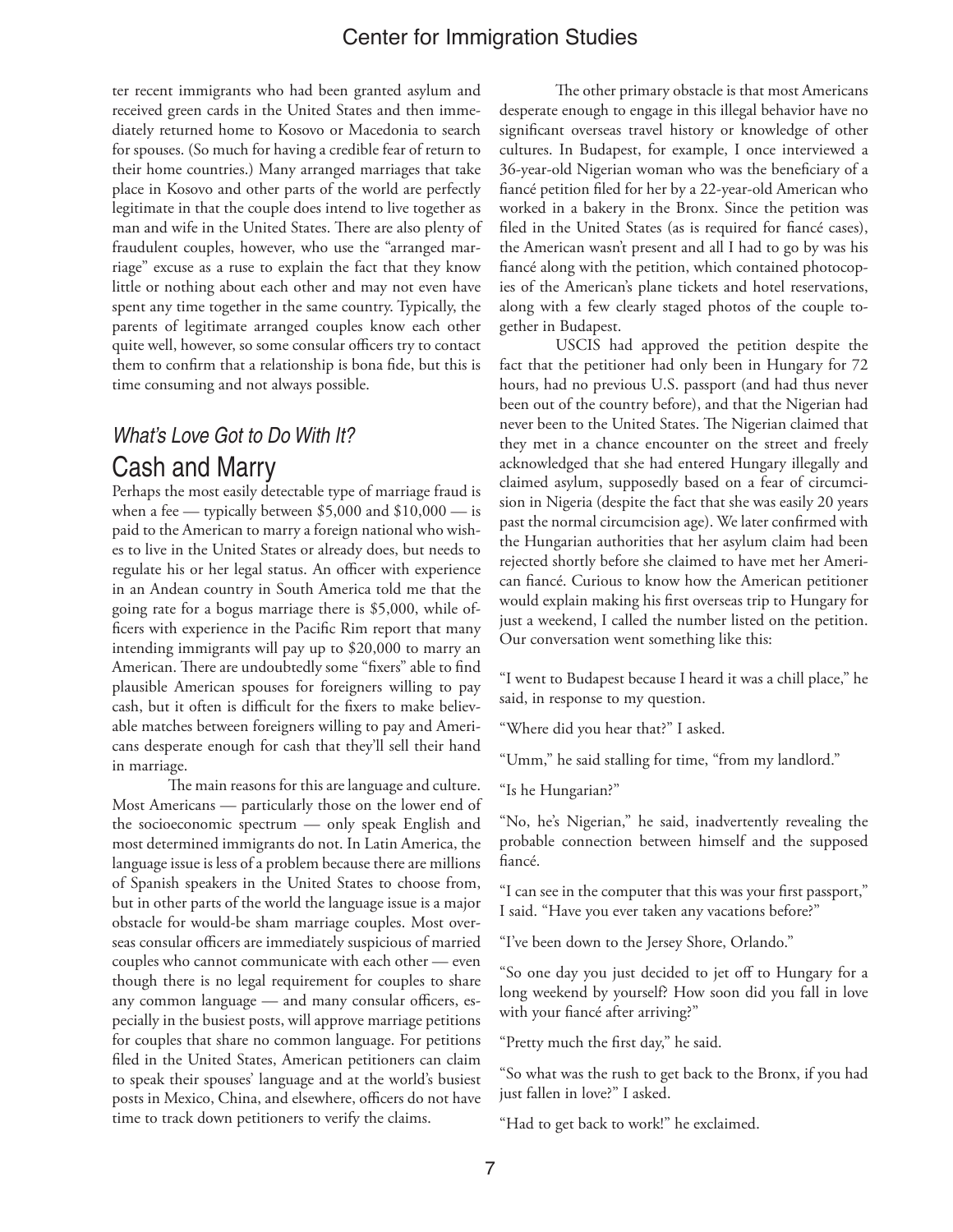I informed him of the penalties for filing a fraudulent marriage or fiancé petition — the Immigration Marriage Fraud Amendments Act of 1986 provides a maximum penalty of five years imprisonment and a \$250,000 fine for any "individual who knowingly enters into a marriage for the purpose of evading any provision of the immigration laws," but, like most con-artists, he tried to stick to his absurd story. Most fraud perpetrators know that marriage fraud is extremely difficult to prove and few are ever punished. Since this particular case was a fiancé petition I was able to simply allow it to expire after six months, thereby rendering it invalid, but this option doesn't exist for marriage based petitions and I have no doubt that the Nigerian in question (who finally admitted that her fiancé's landlord was her cousin while denying that he was compensated for his help in securing the fiancé visa) would continue trying to enter the United States, and eventually would most likely succeed.

Recent immigrants in the United States often play a pivotal role in smuggling in their friends and relatives via fraudulent marriages. Friends and family members of those lucky enough to make it into the States see and hear about the good life their contacts are supposedly leading and they want in on it. The immigrants feel a sense of responsibility to help those who want to follow them, and at the same time, want to have their family and social circle with them in the United States to help recreate the positive aspects of life in the mother country. The result of this dynamic is that if you dig deep enough into many seemingly mismatched couples, you'll find that the American petitioner is often a co-worker or acquaintance of a recent immigrant who wants to help bring friends or family into the United States.

An immigrant's workplace in the United States is often an ideal place for them to find someone desperate or greedy enough to marry foreigners for cash. I once interviewed a 30-year-old Macedonian man named Darko who married a 57-year-old woman named Elizabeth from a small town in South Carolina. Darko could only ludicrously claim that he had met his lover — with whom he shared no common language — while she was "on holiday" in Macedonia. An investigation revealed that Elizabeth worked the overnight shift at a bowling alley with Darko's cousin, who had entered the United States on a tourist visa and gained a green card through his own bogus marriage to an American citizen. Neither Darko's cousin nor Elizabeth would admit that any payment was made, but Elizabeth also could not provide any evidence that she paid for her "holiday" in Macedonia, nor could she provide any coherent explanation as to how she decided to travel to Macedonia for five days on her first trip out of the United States. All she eventually admitted to was accepting a "free trip to Europe" from Darko's cousin, whose motives she claimed not to have questioned. Elizabeth had filed the petition in

the United States, so I returned the petition to USCIS with a request for them to reconsider their approval of the petition, but I never heard back. This is not unusual. Consular officers often find that returning petitions to USCIS is like dropping a case into a black hole — most likely you'll never hear about it again.

Some who broker bogus marriages do so by exercising authority over those they employ or supervise. During my tenure in Skopje, I interviewed several native-born American waitresses who worked at restaurants owned by ethnic Albanian immigrants from Kosovo or Macedonia. The women were filing marriage-based immigration petitions for friends or relatives of the restaurant owners. The common threads in each case were that the Americans had no connection to the Balkans, had never traveled internationally, and claimed to have accepted free trips to Kosovo or Macedonia as bonuses from their bosses. Only one of the women — after a lengthy interview during which I informed her of the penalties for marriage fraud —admitted that her boss had strongly implied that she might lose her job if she didn't agree to take what the boss referred to as a "business trip to Kosovo" to marry his nephew.

Even diplomats themselves have been rumored to be involved in fake marriages for the purpose of immigration. Officers with consular experience in Russia told me about an American public affairs officer who entered into a highly suspicious marriage with a Russian national who turned out to be involved in a smuggling ring. The officer previously had come under suspicion for issuing hundreds of suspect visa referrals to poorly qualified or organized crime-related visa applicants.

Americans residing in the United States can no longer file marriage-based petitions at embassies or consulates due to the Adam Walsh Protection Act of 2006, which provides security checks to ensure that sex offenders aren't filing immigrant visa petitions. Several consular officers I spoke to felt as though posts had "gotten rid of a lot of problem cases" with this change in procedure as fly-in couples could no longer file petitions at the embassy. While I can understand why consular officers enjoy the reduced workload, the reality is that it is far easier for consular officers to prove that a case is fraudulent when they have both parties sitting in front of them. A couple that seems outrageously incongruous in person might not look so crazy on paper, and so the result is that USCIS rubber-stamps nearly all marriage petitions.

Further complicating matters, the State Department has, on numerous occasions, warned consular officers in the field against re-adjudicating petitions that USCIS has already approved. This directive more or less absolves from guilt consular officers who choose not to spend their time investigating suspicious cases. I worked for and with several officers who believed that there was no use in worrying about petitions that USCIS had already approved be-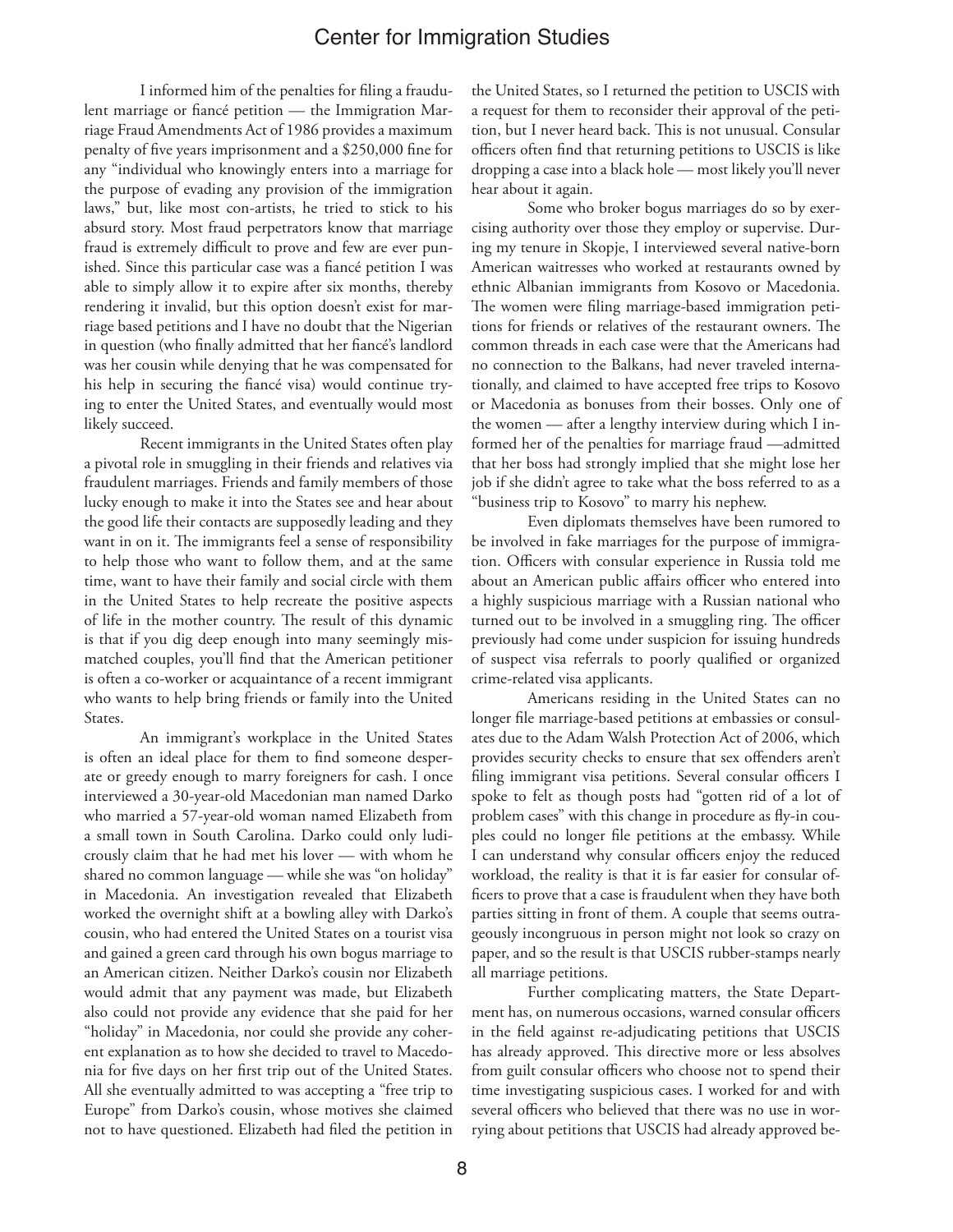cause battling with USCIS wasn't worth the time or effort. Fortunately, some consular officers are willing to investigate suspect cases, recognizing that USCIS staff in the United States are overwhelmed, understaffed, and under pressure to give petitions a rubber-stamp approval.

# *You Belong to Me* Abuse and Criminality

Aside from your garden-variety smugglers and individuals seeking to immigrate to the United States, there are also far more nefarious individuals using marriage fraud to achieve criminal or terrorist goals. Janice Kephart, former counsel to the 9/11 commission and now Director of National Security Policy at the Center for Immigration Studies, wrote a disturbing Center Paper called *Immigration and Terrorism* in which she outlined how numerous international terrorists, including members of Al-Qaeda, have used marriage fraud in order to prolong their stays in the United States.<sup>6</sup> The use of fraudulent marriage petitions is prevalent among international terrorists, including members of Al-Qaeda. The issue of human trafficking is too complex to comprehensively address here, but it's important to recognize that truly dangerous people — both well-organized criminals and predatory menaces to society operating solely for their own benefit — routinely use marriage and fiancé petitions to bring in women they intend to exploit either commercially or privately. Not only do American men exploit foreign women, but foreign men sometimes also use coercion, threats, and sometimes outright violence to induce American women to marry them as a means of gaining entry to the United States.

Early on in my tenure in Macedonia, I came across a disturbing example of this. A young American woman of Albanian descent, Toni, had been held hostage for several months by an abusive Kosovar, Shefqet, who insisted on keeping her passport and restricting her freedom of movement until she married him and he received an immigrant visa to the United States. My involvement began with a phone call from Toni's mother, Fatima, who claimed that her daughter was supposed to have returned to New York months before.

When I recived Fatima's call, Toni and Shefqet's immigrant visa petition had already been approved, but the immigrant visa had not yet been issued; he was still due to appear at the embassy to present us with the rest of the paperwork. I intended to make Shefqet cool his heels in the waiting room while I spoke to Toni alone, but Shefqet showed up for his interview alone (as discussed above, after a petition is approved, only the immigrant needs to be present for the interview).

I called Toni, and she confirmed what her mother had told me. Shefqet had seized her passport and canceled her ticket home. She had wanted to come to the embassy

for the interview, but, not trusting her, he forbade her to come. Shefqet's rap sheet from the local police department was clear, but only technically. Toni had called the police on him for beating her, but later dropped the charges after he threatened to kill her and the police told her that it was her duty to listen to her husband, not to file charges against him. I insisted that in order to proceed with Shefqet's case, I needed to interview his American citizen wife.

Shefqet looked nervous the moment they showed up at the Embassy a few days later. He knew that if he refused to show up with her he had no chance of getting a visa, but he also must have realized that his wife would pull the plug on his American dreams. I called his wife up to the visa window, which was inside a private room that we used for delicate situations. He came in with her, but I told him to leave.

Toni told me that she hadn't slept in days. Her husband had returned from the Embassy furious after being rejected. He was convinced that Toni had done something to sabotage his application. I explained to her that we had told him that she had nothing to do with the rejection and that her mother's phone call telling us Toni was being beaten and held hostage had alarmed us.

Toni told me that she was living in constant fear of her husband. He had never held a job — common for male immigrant visa applicants from Macedonia and Kosovo so he was always home. Her mother would wire her money, but he would take it, leaving her with nothing. She told me that he beat her regularly. I asked her if she wanted us to help her and she said that she "could not leave the building with this guy, I don't ever want to see him again."

I told her she had come to the right place, and promised to try to have him arrested. I could call her mother, get her to wire money and have her back to the States by the next morning. Toni seemed relieved, and I thought she was pretty brave. She was ready to leave her husband with only the clothes on her back.

I had the embassy guards forcibly remove Shefqet from the consular waiting room, but, unfortunately, the Macedonian cops could not arrest him because he had committed the crimes in Kosovo. It was up to me to take a statement from Toni that could be forwarded to the police there, but what good would it do given their previous treatment of her?

The next morning I picked up Toni at the Skopje's women's shelter and accompanied her to the airport. She was afraid that Shefqet was somehow following her and would be at Skopje's airport waiting for her. I tried to reassure her that we had put a lookout for him in our computer and that no embassy in the world would give him a visa.

"Yeah, but he told me he knew how to buy fake documents for \$5,000. He told me that he would find me and kill me if I tried to go back to New York without him," she said.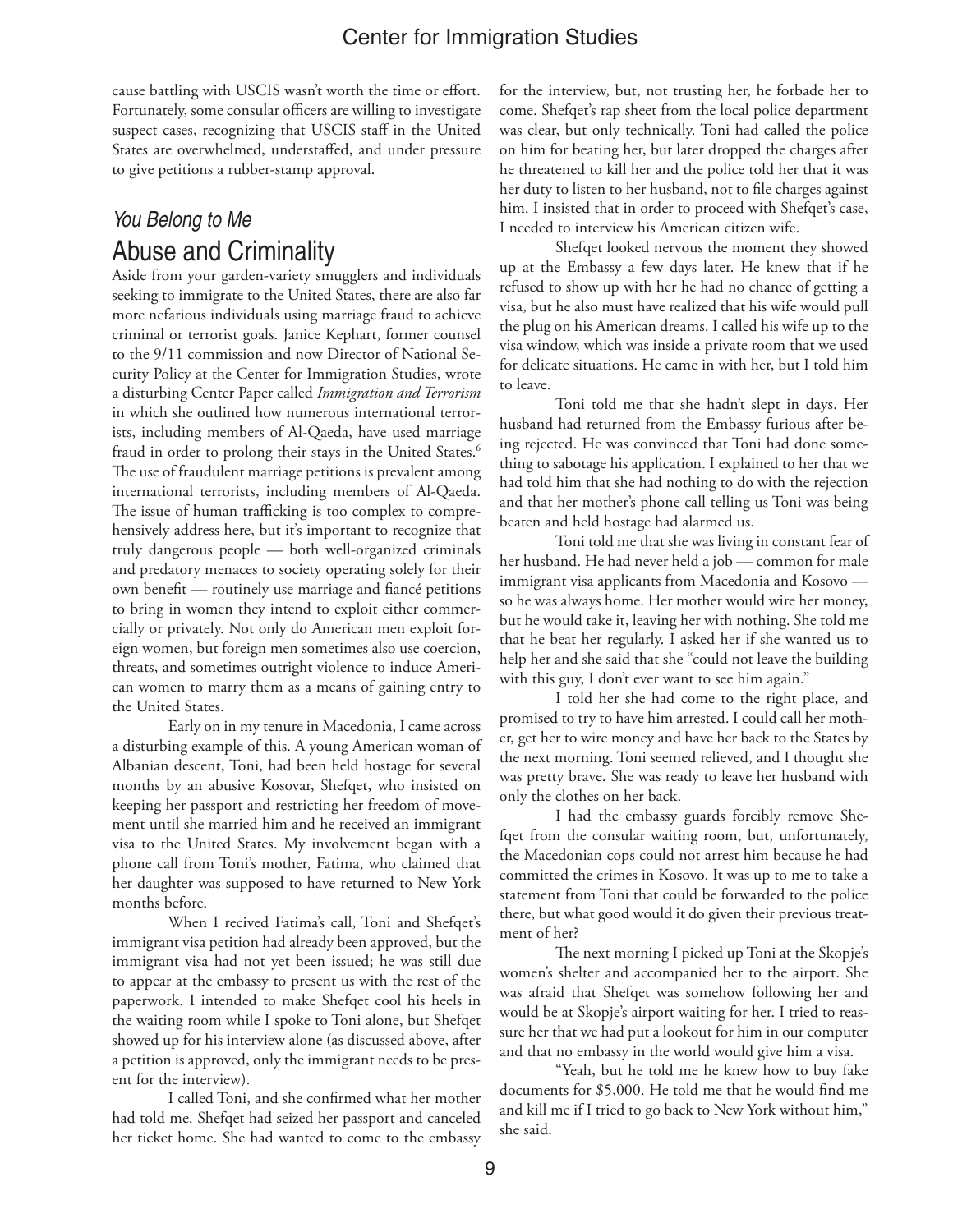What could I say? Our porous border and inadequate visa screening system made it impossible for me to promise her that he would be kept out of the country.

Shefqet was nowhere to be found at the airport, but how long would it be before he found another woman or another way to get to the States?

It's important but sad to note that consular officials — both at the State Department and at USCIS — are themselves not immune from entering into exploitive relationships with foreign nationals seeking visas. Over the last few years, several male USCIS adjudicators with responsibility for interviewing immigrant visa applicants have been convicted of a variety of sexual crimes against women. In March 2008, police arrested a USCIS adjudicator named Isaac R. Baichu and charged him with coercing a visa applicant into having oral sex and promising to help her secure a green card in exchange for further sexual favors.7 Mr. Baichu, himself a recent immigrant from Guyana, had been caught on tape demanding sex from a 22-year-old Colombian woman who was seeking to adjust her visa status (after a lengthy tourist visa overstay) based on marriage to an American citizen. Baichu is believed to have handled more than 8,000 cases during his tenure at USCIS, so there is no telling how frequently he attempted to use his position to gain sexual favors from female applicants.

While there are numerous instances of genuine abuse of foreign women by traffickers and ordinary American citizens, however, it should also be noted that female immigrants can claim that they are being abused by a spouse in order to gain immigration benefits, and their claims of abuse are often taken at face value. The sad fact is that any time we try to legislate some type of protection for women — be it protection for victims of domestic abuse or for victims of female genital mutilation seeking refuge in the United States, for example — there are opportunists out there who exploit the system to gain immigration benefits to which they are not entitled.

#### *Hello, Goodbye* — **Deportees Resurface as Newlyweds**

Each year ICE offers more illegal immigrants "voluntary departure," which is essentially self-deportation (not at government expense). One might assume that illegal immigrants who are deported or are granted voluntary departure are being permanently repatriated to their home countries, particularly given the huge costs associated with detaining, trying, and deporting more than 100,000 illegal aliens each year. The truth, however, is that our immigration system allows so many opportunities for redemption — particularly for spouses of American citizens — that deportation or voluntary deportation is often more of a revolving door than a one-way ticket home.<sup>8</sup> Even deportees with criminal records commonly get approved for green cards when they marry U.S. citizens.

Speak to consular officers at any of the busiest immigrant visa processing posts the world over and they will all confirm that a substantial number of deportees and self-deportees resurface as immigrant visa applicants, most frequently via questionable marriages to American citizens. One consular officer with substantial experience in Latin America characterized the phenomena of deportees resurfacing as newlyweds by saying, "I guess there is no stronger incentive to fall in love than when you get a deportation notice in the mail. It's amazing though, USCIS thinks it's getting rid of these people [by deporting them or granting voluntary departure] but they aren't. Its like the Freddy Krueger syndrome, they just keep coming back!"

Applicants who have been recently deported are scrutinized more than other applicants, but consular officers frequently have a difficult time convincing their US-CIS counterparts to deny suspect petitions and requests for waivers of visa ineligibilities. Part of the problem here is physical presence: Unlike most marriage fraud cases, deportees have spent years living in the United States so they can claim that relationships have lasted for years. When an American goes to a foreign country for only a few days and gets married almost immediately it is much harder for them to prove a durable relationship. Deportees also are more likely to speak some English, making them more plausible partners for Americans who speak no other language.

One of the main reasons marriage fraud is so common among those deported, granted voluntary departure, or still in the United States but eligible for deportation is a matter of simple logistics. It is far easier to find an American spouse in America than from overseas. For illegal immigrants, finding an American spouse is not just an aspiration, it's a mission, and it is the most common way of returning to the United States for those who have been deported.

Typically, the American spouse of a recent deportee will need to prove extreme "hardship" if the foreign spouse is not allowed to return. But USCIS approves many waiver requests based on "hardships" that are routine for anyone moving from one country to another. The most common hardship claims are that the American cannot speak the language of his or her spouse's country, is employed in the United States, and, for recently naturalized Americans, that returning to their home country to be with their spouses would be too much to bear.

#### *Heartbreak Hotel* — **Americans Duped into Marriages**

Classic marriage fraud cases involve two people conspiring to bring an immigrant to the United States based on a phony marriage, but for every case where there are two conspirators there is at least one where the American believes the marriage is based on mutual affection and love while the foreigner only wants to obtain a green card. Consular officers, particularly in developing countries where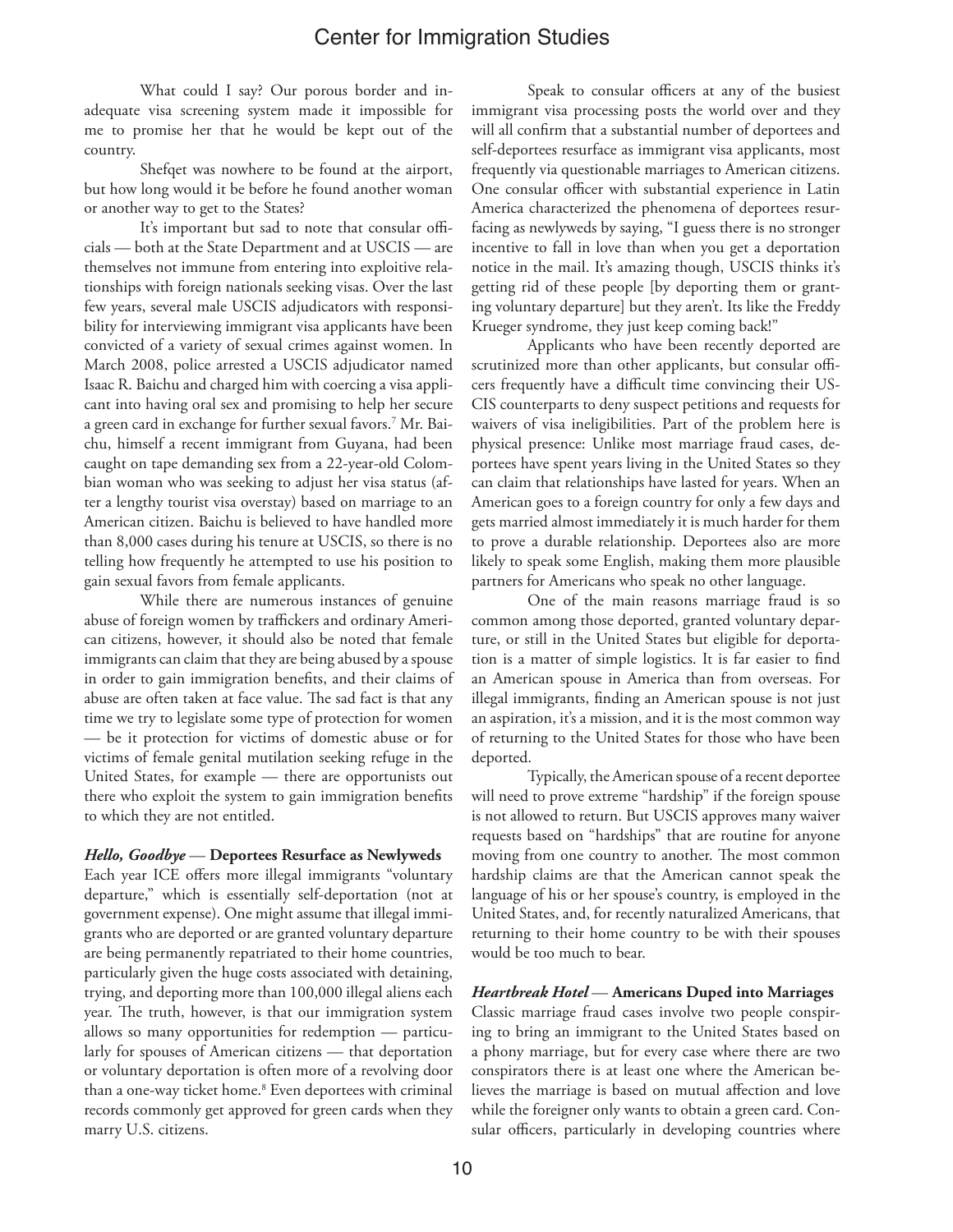residents are desperate to "get out of Dodge," frequently interview cross-cultural couples who appear to be grossly mismatched, but cannot deny the petitions of Americans who do not know that they are being used for a visa, which makes this type of one-sided marriage fraud nearly impossible to stop.

Middle-aged American men are the most common victims, though younger people and women fall victim as well. One American woman who fell victim to a sham marriage — Elena Maria Lopez — founded the website http://www.immigrationfraud.com/ in order to help other Americans in the same situation and many other American victims have webpages and blogs warning Americans about marriage fraud.<sup>9</sup>

The clichéd case involves Americans who for whatever reason —recently divorced, mid-life crisis, etc. — move to or travel to a developing country and soon find that they are able to date members of the opposite sex who wouldn't give them the time of day in the United States. Americans with no previous travel experience who are sent overseas as contractors, soldiers, and laborers are particularly susceptible to being duped into marriage. When Americans overseas feel desirable, perhaps for the first time in their entire lives, many fail to see that poverty and desperation is what makes them popular.

Sometimes consular officers interview wide-eyed, love-stricken Americans who have no idea that the person they have just married or are about to marry has a track record of visa denials, fraud, or immigration violations and consular officers often have to decide how much information to divulge to the American about their spouses' immigration track records.

One couple, whom I'll refer to as Patrijot and Selvije, is a good example of how foreign nationals sometimes engage in wildly implausible relationships with Americans as a last resort after other attempts at visa fraud have failed. Patrijot was, to perhaps put it too bluntly, a corpulent 21 year-old heart-attack waiting to happen and his 18-yearold bride, Selvije, 18, was quite attractive. At her visa interview, Selvije was unable to tell me much about Patrijot and couldn't articulate why she decided to marry him. My colleagues and I were certainly at a loss ourselves until weeks later when we received a dated fraud bulletin from USCIS showing us that Patrijot's new bride had been arrested, only two weeks before marrying him, at the Vienna airport with a fake refugee travel document. Suddenly her decision to marry Patrijot made perfect sense and the decision to divulge her history to her spouse was an easy one, though in most cases the decision is much less clear cut.

While some Americans, like Patrijot, discover their spouses' true intentions before they even arrive in the United States, many discover the truth only after they have been married for two years — when immigrants typically can remove the "conditional" status from their green cards

and safely divorce their American sponsors without fear of losing American residency. When American citizens find out that they were duped for a green card by an opportunistic foreign spouse, they often write letters to USCIS and the State Department or appear in person at embassies to ask consular officials to revoke their ex-spouses' green cards. The letters and complaints are heart-felt, but USCIS almost never revokes a green card in these kinds of situations, even when there is clear evidence that the marriage was not entered into in good faith.

One of the most unusual letters I ever received was from a woman in Michigan named Angela. Angela had fallen in love with Tony, a 30-something Macedonian who had come to America with a tourist visa and did not want to return home. The couple married and, after a year or so, Angela became suspicious because Tony seemed uninterested in her and spent hours each day talking on the phone in Macedonian, which she could not understand.

Angela began to record Tony's phone conversations, but by the time she found a Macedonian interpreter, who revealed that Tony used her for the visa, never loved her, and had a "real" fiancé back in Macedonia, it was too late. Tony already had his green card and was about to divorce Angela and file a petition for his Macedonian sweetheart, Sonja. Angela's mission in life became to stop Sonja from getting the visa. Unfortunately it is very hard, if not impossible, to revoke someone's green card or citizenship, nor is it possible to deny the petition that they file for their new spouses, given that the new relationship is usually genuine.

Angela sent us a heart-wrenching letter asking us to "deny Sonja's visa." Angela forwarded us a sample of one of Tony and Sonja's conversations along with a transcript, which contained the following smoking gun:

Sonja: "Do you promise that when you come back, you won't bring her [Angela]?"

Tony: "Don't be stupid, how can I bring her?"

Sonja: "When are you coming?"

Tony: "Angela suspects something. She told me I must have a girlfriend back in Macedonia, but don't worry, one more year until I get my permanent green card and after that she can pull my [expletive]! Until then, we have to wait, baby, what can we do?"

Sonja: "One whole year we have to wait?"

Tony: "Yes, but what can we do? I'm coming to see you, I love to see you, to feel you, to make love to you. I need you!"

Sonja: " I need you too!"

Tony: " So you need to wait and be calm! Bye for now. I love you!"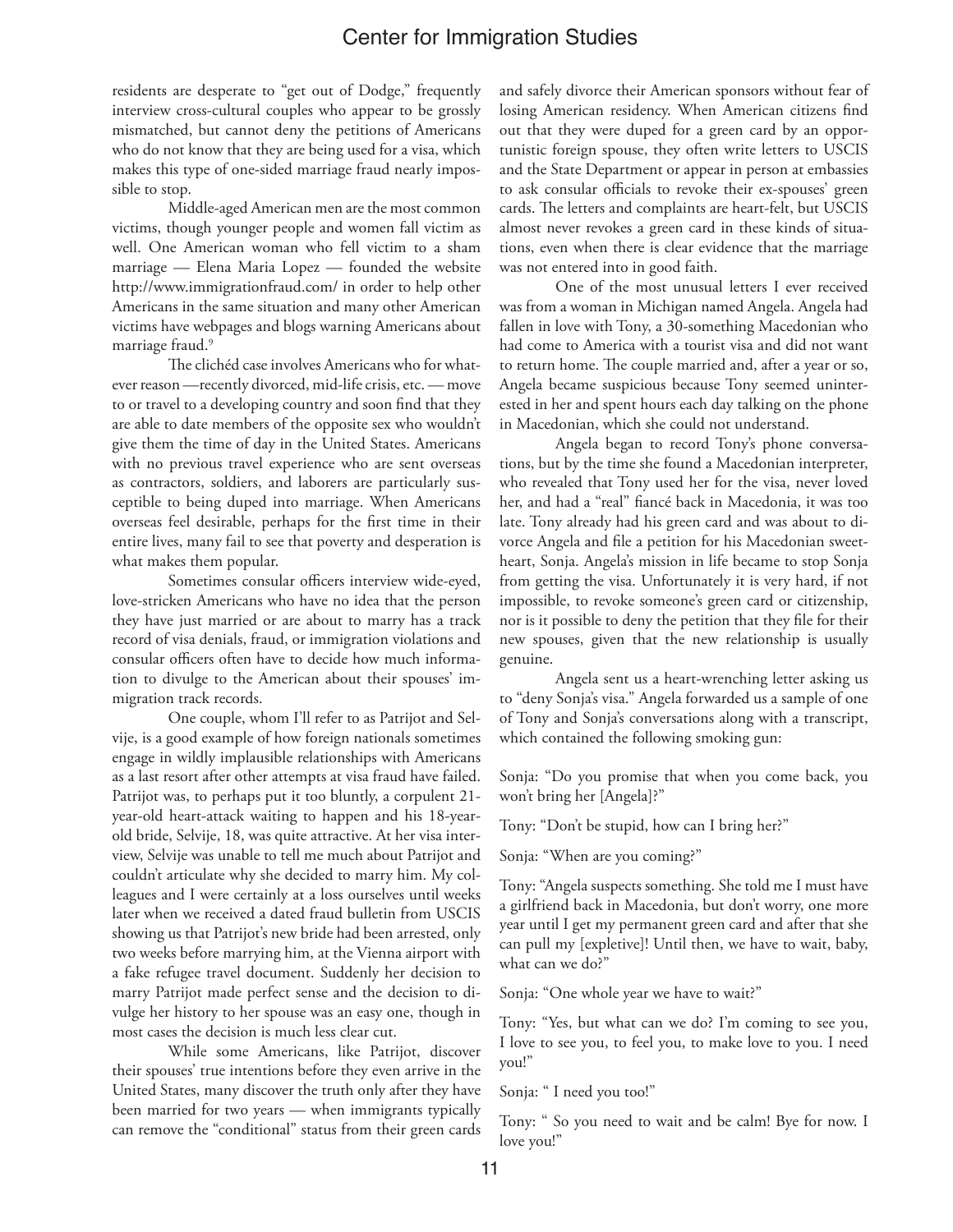Even in a case like this — where an American citizen has her foreign spouse on tape admitting that the marriage was a fraud — USCIS will not consider revoking the foreign national's green card, partly to avoid giving potentially vindictive or abusive Americans an effective "veto" power over their foreign spouses that they could abuse for their own purposes. While this makes sense, there are definitely cases of clear-cut marriage fraud where USCIS should consider revoking a foreign national's green card or citizenship.

# *You Can't Always Get What You Want* An Uphill Struggle

One of the most frustrating aspects of the fight against marriage fraud from the perspective of consular officers is that USCIS often disregards an interviewing officer's recommendations for the revocation of approved petitions, a denial of pending petitions, or a request for denial of hardship waivers for applicants who are ineligible to return to the United States because of immigration violations or criminal convictions. The consular officers, who actually interview applicants and sometimes American sponsors as well, have no authority to deny or revoke a marriage-based petition that they believe to be fraudulent. Interviewing officers can only document the case and forward it on to USCIS, where the deciding official generally never meets either spouse.

Many embassies and consulates rely on the ageold tactic of separating newlyweds, peppering them with a standard list of questions, and then comparing notes on their responses. But the questions most frequently used who proposed to whom, what is your spouse's star sign, etc. — are available on the Internet, $10$  so well-prepared schemers can conduct research ahead of time and memorize the answers.

The vast majority of sham marriages go undetected, largely because USCIS lacks the manpower to conduct wide-scale field investigations. In fact, USCIS reportedly completes investigations on less than 1 percent of marriagebased green card applications.<sup>11</sup> And while consular officers aren't empowered to decline suspicious marriage petitions, immigration authorities in the United States have arrested many individuals and groups involved in marriage fraud. See the Appendix for examples.

# Conclusion

Every year, thousands of foreign nationals wishing to move to the United States or gain permanent resident status do so by marrying American citizens. In some cases, the Americans are willing participants in the fraud, in others they are victims. There is no way of knowing what percentage of the 300,000-plus spouses who gain green cards each

year through marriage to American citizens or LPRs do so based on a fraudulent relationship, but consular officers interviewed for this *Backgrounder* offered estimates ranging from 5 to 30 percent*.* Whatever the actual percentage, tens of thousands of people get married each year solely for the purpose of immigration to the United States.

While officials at home and abroad are doing what they can to root out bad cases, the current system is broken and needs significant reforms. The following policy recommendations could dramatically improve the immigration system's integrity by making marriage fraud much more difficult.

# Recommendations

- Eliminate Fiancé  $(K)$  visas. There is simply too much fraud associated with this visa category. Americans who intend to marry foreign nationals are free to do so, but making the effort to get married abroad testifies to the legitimacy and seriousness of the relationship. Couples can always have a second ceremony or reception in the United States once the foreign spouse receives his or her immigrant visa.
- Adjudicate marriage-based immigrant visa petitions in the foreign spouse's country of residence, with the American sponsor present. Authorize consular officers (or overseas USCIS officers) to rule on the validity of the relationships and deny fraudulent petitions. Appeals could be heard by an officer's supervisor — with both petitioner and applicant present.
- Eliminate waivers of ineligibility for marriage-based green card applicants with criminal convictions, involvement in a criminal street gang, or long periods of illegal stay, unless the health or welfare of their citizen spouses or children would be severely affected. Not knowing a foreign language or having to find a new job overseas should not be grounds for waivers.
- Create a national marriage registration database to help combat serial marriage fraud.
- Create a third option for USCIS adjudicators when a couple is interviewed to remove the foreign spouse's "conditional" status on his or her green card (typically after two years of marriage). Rather than just revocation or approval, conditional status could be extended for up to three years with a supervisor's approval. Would-be cheaters would have no guaranty that they would only need to remain married for two years.
- Deny all applications filed by couples that cannot hold a basic conversation with each other in a com-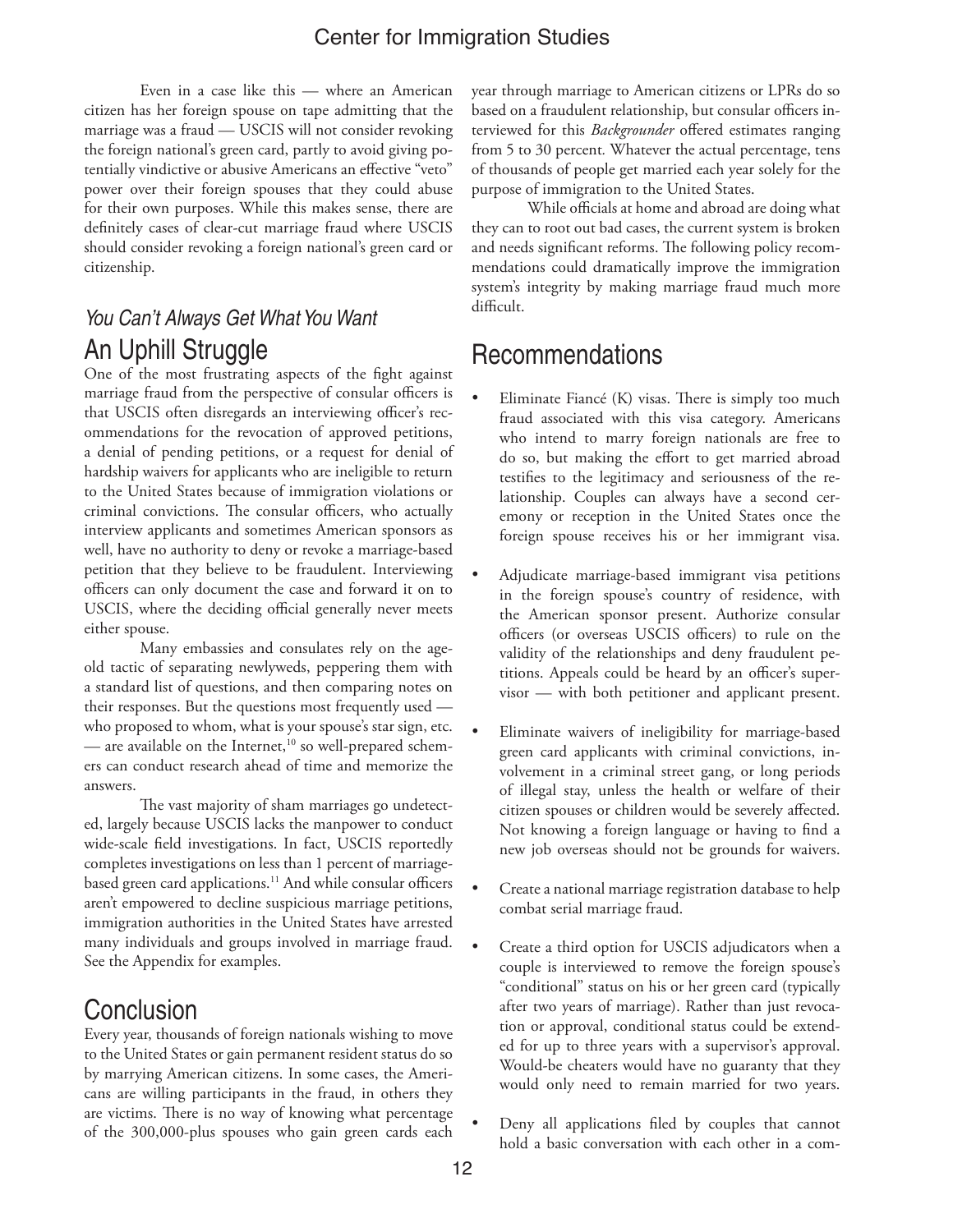mon language. Legitimate couples will learn to communicate with each other and can reapply at that time.

- Eliminate the co-sponsor system for Americans filing immigrant visa petitions for spouses overseas. This means that Americans living below the poverty line would be unable to sponsor immigrants. Exceptions should be made for bona fide full-time students at the university level and young petitioners still listed as dependents on their parents' most recent tax return. Since many, if not most of the Americans that engage in marriage fraud for cash are in a weak financial situation themselves, this move would add a difficult hurdle for would-be scam artists who want to engage in a sham marriage to a foreign national for money.
- Eliminate the possibility of adjustment of status to anyone out of status or on a short-term visa.
- Give both the State Department and USCIS significantly more resources to combat marriage fraud.
- Require USCIS officers to seek the assistance of overseas consular officers when conducting investigations on suspect cases. Officers in-country often have language skills and local knowledge that can help expose sham marriages.

# *I Fought the Law, and the Law Won* Appendix: Enforcement Actions Against Marriage Fraud Rings

#### **2008**

- In October 2008, Mahmoud Saddem, the owner of a Virginia Beach Italian restaurant and his nephew, Riadh Saddem, an illegal Tunisian immigrant, were arraigned on a federal indictment charging them with participating in a fraudulent marriage for the purpose of legalizing Riadh's status in the United States. Mahmoud Saddem allegedly convinced a waitress in a topless bar to marry his nephew in exchange for a house and a car. Four days after their wedding, the waitress moved back in with her real boyfriend. Riadh had been in the country illegally since overstaying a three-month student visa in 2001.<sup>12</sup>
- In May 2008, a Lebanese immigrant who engaged in marriage fraud to obtain U.S. citizenship and eventually land jobs at the CIA and FBI — reportedly to act as a mole for Hezbollah — was fined \$750 but spared jail time by a federal judge in Detroit.<sup>13</sup>
- Give American spouses all immigration-related documents that the interviewing officer has access to, including previous tourist visa applications, case notes, criminal histories, etc. Americans should know if their foreign spouses have track records of immigration fraud.
- Investigate claims of marriage fraud made by American citizens who only realize that their spouses were "in it for the green card" after they receive permanent residency. While not taking the Americans' word at face value, USCIS must investigate these claims and deport those found guilty of fraud.
- Deny visa petitions for foreign spouses who previously have been divorced from an applicant. This will eliminate the opportunity for a foreign national to divorce his or her spouse, enter into a fake marriage with an American citizen to gain legal status, and then divorce the American and re-marry and sponsor for immigration his or her original spouse.
- Aggressively prosecute everyone involved in marriage fraud, from those involved in personal schemes to large-scale marriage fraud rings. Penalties should include jail time for those convicted.
- On May 12, 2008, 12 people were arrested after USCIS officers and ICE special agents uncovered a huge marriage fraud ring that had been arranging fraudulent marriages since the early 1970s. ICE agents arrested 12 of the 16 people indicted, representing three generations of an extended family. Maria Refugia Camarillo, a U.S. citizen, was the alleged ringleader of the organization, which charged foreign nationals as much as \$12,000 to arrange marriages with U.S. citizens.14
- A 2008 federal sting of four companies incorporated as immigration assistance services (All Kind Services, A-3 Services, American Solutions and Services, and Power of Attorney) accused of arranging fraudulent marriages for immigrants, resulted in 83 arrests of immigrants, Americans, and company officials. According to U.S. Attorney Robert O'Neill, immigrants paid as much as \$10,000, while the U.S. citizens were offered up to \$2,500. The couples were coached on how to pass immigration checks, even when they didn't speak the same language. At least one of the businesses kept a standing wedding showroom in its office, complete with a prop cake, an assortment of wedding dresses, and table settings. Some of the immigrants had criminal records — ranging from burglary to battery, drug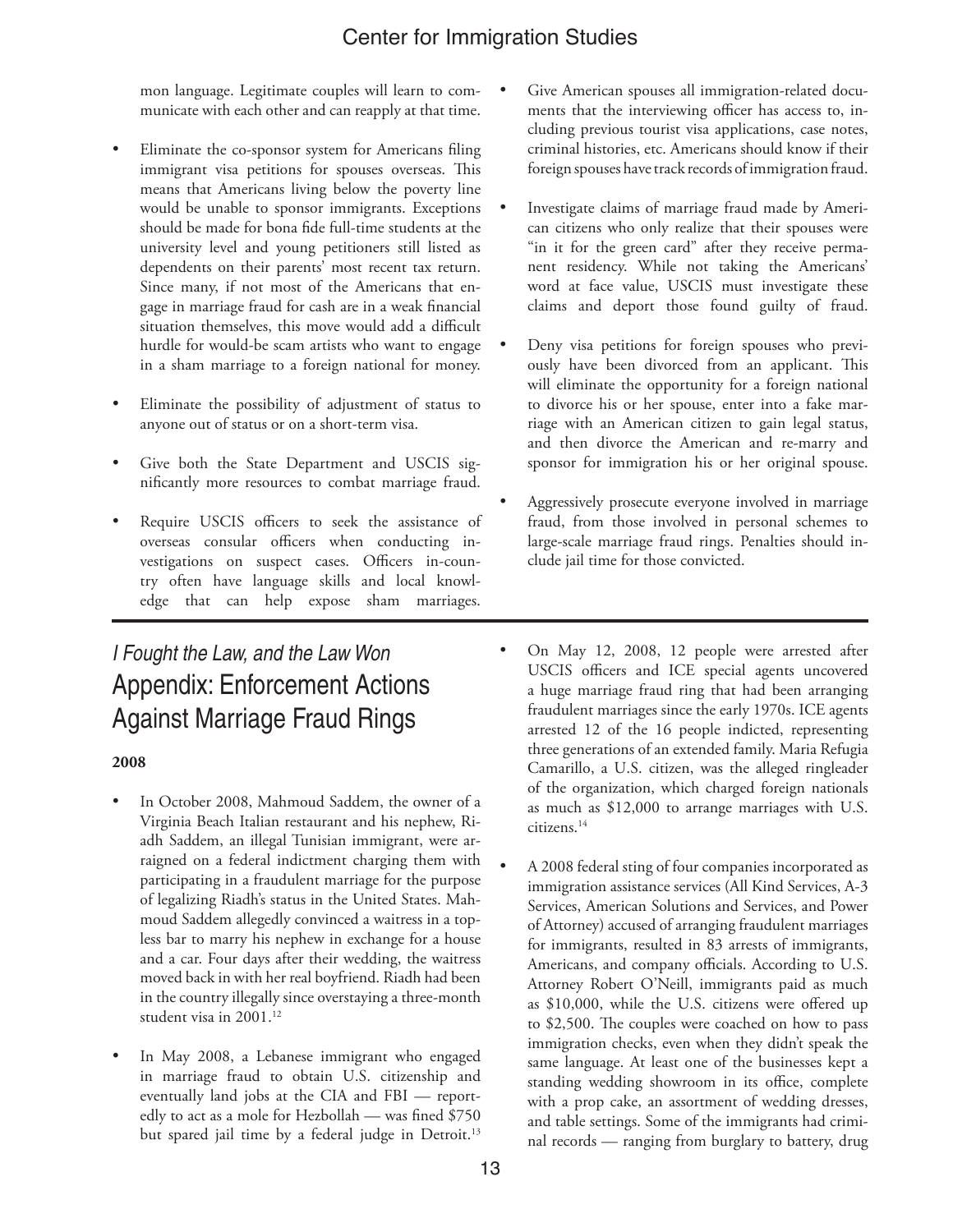offenses, domestic violence, and even aggravated assault with a deadly weapon. They were primarily from Central and South America, and at least one was Moroccan.<sup>15</sup>

- A Russian woman found guilty of marriage fraud for paying a man to get her a green card was sentenced by the U.S. Attorney's Office to serve four months of home detention followed by a four-month prison sentence that began on May 19, 2008. Yuliya Mikhailovna Kalinina, who faced up to five years in federal prison, could be deported after her detention as a convicted felon. Benjamin Adams, the American man who responded to Kalinina's Craiglist ad offering prospective husbands up to \$15,000 to marry her, was sentenced April 7 to two months in prison for marriage fraud and making a false statement. Kalinina testified during her trial that she didn't know "green card marriages" were illegal."16
- A Philadelphia man admitted that he helped recruit dozens of people in Minnesota and other states to engage in fraudulent marriages with Chinese nationals. Le Guo Wu pleaded guilty in federal court in St. Paul to one count of conspiracy in what immigration officials say is an ongoing investigation of an international marriage fraud ring. Court records reveal that, since at least 2004, Wu has offered Americans between \$13,000 and \$25,000 to marry Chinese citizens so they could get green cards. So far, authorities have identified more than 70 suspect immigration petitions tied to the marriage fraud ring.<sup>17</sup>

#### **2007**

Jiri Janda, a Czech citizen, could lose permanent resident status and face deportation after an Alabama State Appeals Court annulled his marriage to American citizen Antoinette Walters. Ms. Walters filed the complaint based on Janda's suspicious behavior: On their honeymoon in the Smoky Mountains, Janda insisted on sleeping in separate tents and refused to have intercourse. Janda claimed that the marriage wasn't entered into for the purpose of immigration, but that his wife needed to lose 65 pounds.<sup>18</sup>

#### **2006**

• A nearly four-year investigation broke up a massive Northern Virginia-based marriage fraud ring that was estimated to have arranged at least 1,000 fake marriages. Arlington County courthouse employees noticed that many couples filing for marriage licenses —mostly Ghanians marrying American citizens —seemed to

barely know each other and that some were even exchanging money in the halls and elevators of the courthouse building. Twenty-two people have been charged and 19 of them pleaded guilty in federal court. The perpetrators — most of whom met their spouses on the same day they married — included bank tellers, car salesman, and health care employees.<sup>19</sup>

#### **2005**

FBI and Department of Homeland Security officers arrested an Egyptian man who allegedly ran a marriage fraud business from a hot dog cart in downtown Washington, D.C., that provided American brides for Middle Eastern men seeking green cards. According to the criminal complaint, Aabid Shoeib, an illegal immigrant, is believed to have arranged at least 100 phony marriages. A U.S. citizen and a legal resident originally from Egypt were also arrested.<sup>20</sup>

Several Government Accountability Office (GAO) reports on immigration-related topics also have noted significant enforcement actions against marriage fraud rings, including:

- A March 2006 GAO report on immigration benefits included several noteworthy investigations of marriage fraud rings, including: 44 people arrested in November 2005 in connection with a marriage fraud ring that matched scores of Vietnamese and Chinese citizens with bogus American spouses over a 10-year period; a U.S. citizen arrested in 2004 after filing immigrant visa petitions for at least 11 different foreign spouses; and in 2003 and 2004, 2,800 fraudulent marriage petitions were found at one USCIS service center where low-income Americans were paid \$5,000 to \$10,000 each to marry people from Asian countries.<sup>21</sup>
- A 2007 GAO report on how fraud complicates the Diversity Visa (lottery) program noted the phenomenon of "pop-up" marriages, where individuals who win the green card lottery sell their hand in marriage to spouses who then can qualify for green cards as well.<sup>22</sup>
- A 2002 GAO report on immigration benefit fraud revealed that, in 2000, the legacy INS conducted a total of 4,000 fraud investigations — half of them on suspected marriage fraud cases; an internal review of immediate-relative petitions, most of which were for spouses, revealed 25,000 suspect marriage fraud cases.<sup>23</sup>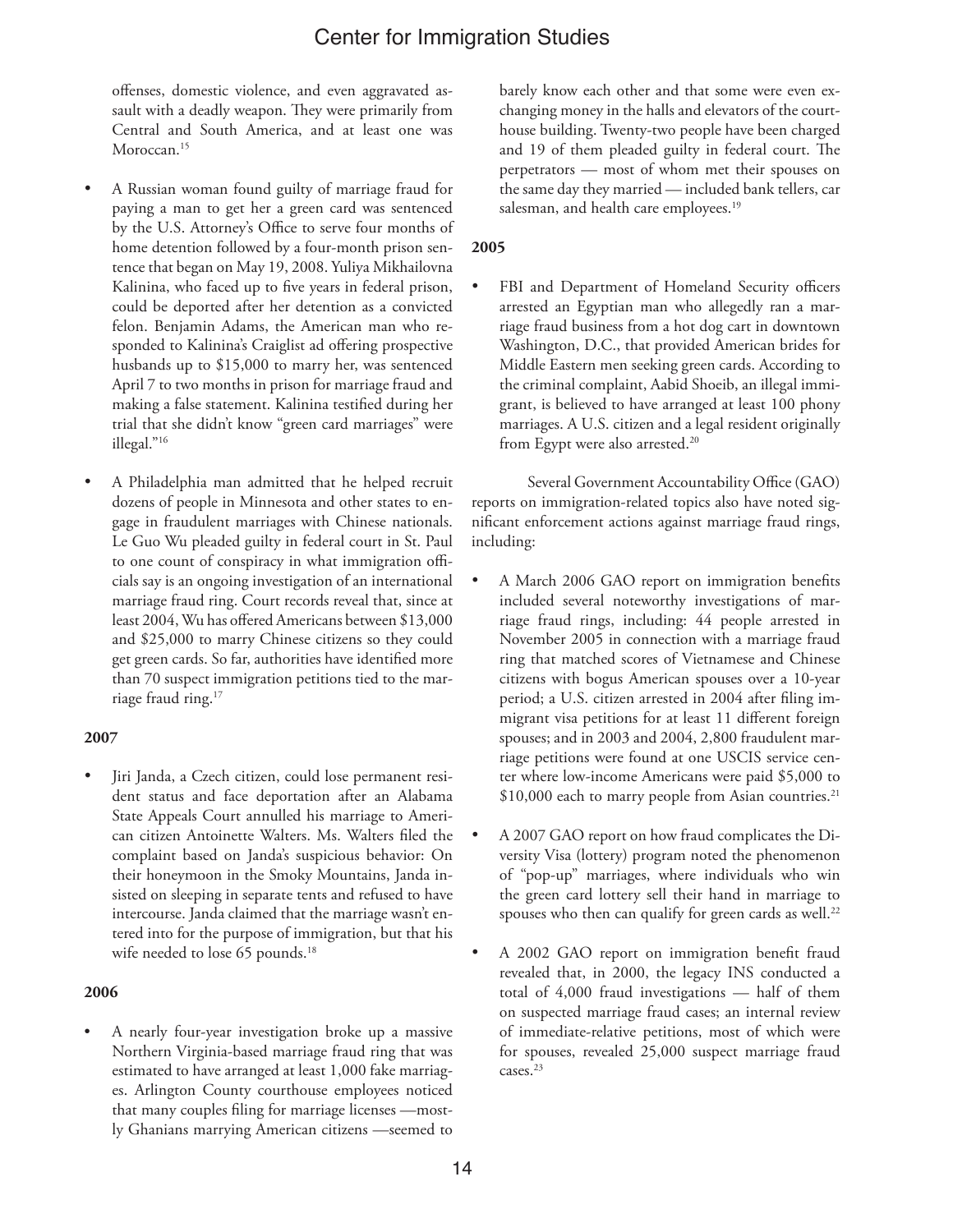# End Notes

1 Department of Homeland Security, *Persons Obtaining Legal Permanent Resident Status by Class of Admission, Fiscal Years 1998-2007,* http://www.dhs.gov/xlibrary/assets/statistics/yearbook/2007/table06d.xls.

#### <sup>2</sup> *Ibid.*

<sup>3</sup> Hearing Before the Subcommittee on Immigration and Refugee Policy of the Committee on the Judiciary, United States Senate, on Fraudulent Marriage and Fiancé Arrangements to Obtain Permanent Resident Immigration Status, July 26, 1985, http://www.loc.gov/law/find/hearings/ pdf/00139298779.pdf; Department of Homeland Security *Yearbook of Immigration Statistics, 1996,* Chapter 1, page 6, Chart D, http://www.dhs.gov/ximgtn/statistics/publications/archive.shtm#1.

4 2008 Federal Poverty Guidelines for Sponsoring Immigrants, http://www.travel.state.gov/visa/immigrants/info/ info\_1327.html.

#### <sup>5</sup> *Ibid.*

6 Janice Kephart, *Immigration and Terrorism,* Center for Immigration Studies, September 2005, http://www.cis.org/articles/2005/kephart.html.

7 Nina Bernstein, "An Agent, a Green Card, and a Demand for Sex," *The New York Times,* March 21, 2008, http:// www.nytimes.com/2008/03/21/nyregion/21immigrant. html?hp.

8 ICE Fiscal Year 2007 Report, http://www.ice.gov/doclib/ about/ice07ar\_final.pdf; Steven A. Camorata, "Immigrants in the United States 2007: A Profile of America's Foreign Born Population," Center for Immigration Studies *Backgrounder,* November 2007, http://www.cis.org/immigrants\_ profile\_2007.

9 Examples include http://www.romancescams.org/, http:// www.immigrationfraudvictims.us/about.html, and http:// vaghelasv.com/falseasylum.aspx.

<sup>10</sup> One example of a website that helps prep suspect applicants for a fraud interview, http://www.immihelp.com/greencard/familybasedimmigration/marriage-based-greencardfraud-interview.html.

<sup>11</sup> Elena Maria Lopez, "Marriage Fraud: Is Anyone Watching? " *USA Today,* April 9, 2006, http://www.usatoday. com/news/opinion/editorials/2006-04-09-marriage-fraud\_ x.htm.

<sup>12</sup> Tim Mcglone, "Two Charged in Sham Marriage Case," *The Virginian Pilot,* October 8, 2008.

13 "Ex-Agent is Fined in Marriage Fraud," *Detroit Free Press,* May 14, 2008, http://www.freep.com/apps/pbcs.dll/ article?AID=/20080514/NEWS06/805140395/1008.

<sup>14</sup> "Twelve Arrested in Large Scale Marriage Fraud Ring," *The Forney Post*, May 27, 2008, http://www.forneypost.net/ pressreleases/marrfraudmay27.html.

<sup>15</sup> "Marriage for Citizenship Sting Nets 83 Arrests," ABC News, May 9, 2008, http://abcnews.go.com/US/ wireStory?id=4825675.

<sup>16</sup> "SoCal Woman Who Posted Online Marriage Ad Sentenced," AP, *San Jose Mercury News,* April 30, 2008, http:// www.mercurynews.com/news/ci\_9113354.

<sup>17</sup> Dan Browning, "Man Admits Arranging Fraudulent Marriages," *Minneapolis Star Tribune*, February 20, 2008, http://www.startribune.com/local/stpaul/15819317.html.

<sup>18</sup> "Alabama Appeals Court Annuls Sexless Marriage; Ruling Could Mean Deportation for Czech Citizen," AP, *Arizona Star*, October 27, 2007, http://www.azstarnet.com/allheadlines/208492.php.

<sup>19</sup> Jerry Markon, "Hunch Unravels Immigrant Wedding Scam," *The Washington Post*, November 13, 2006, http://www.washingtonpost.com/wp-dyn/content/article/2006/11/12/AR2006111201182\_pf.html.

20 Mary Beth Sheridan, "DC Vendor Arrested in Marriage Fraud Network,*" The Washington Post*, January 20, 2005, http://www.washingtonpost.com/ac2/wp-dyn/A22597- 2005Jan19?language=printer.

<sup>21</sup> United States Government Accountability Office (GAO) Report to Congressional Requesters, *Immigration Benefits,*  March 2006, http://judiciary.house.gov/media/pdfs/gaoimmbenefits31006.pdf.

22 United States Government Accountability Office (GAO) Report to the Chairman, Committee on Homeland Security, House of Representatives, *Border Security,* September 2007, http://www.gao.gov/new.items/d071174.pdf.

23 United States Government Accountability Office (GAO) Report to Congressional Requesters, *Immigration Benefit Fraud,* January 2002, http://www.gao.gov/new.items/ d0266.pdf.